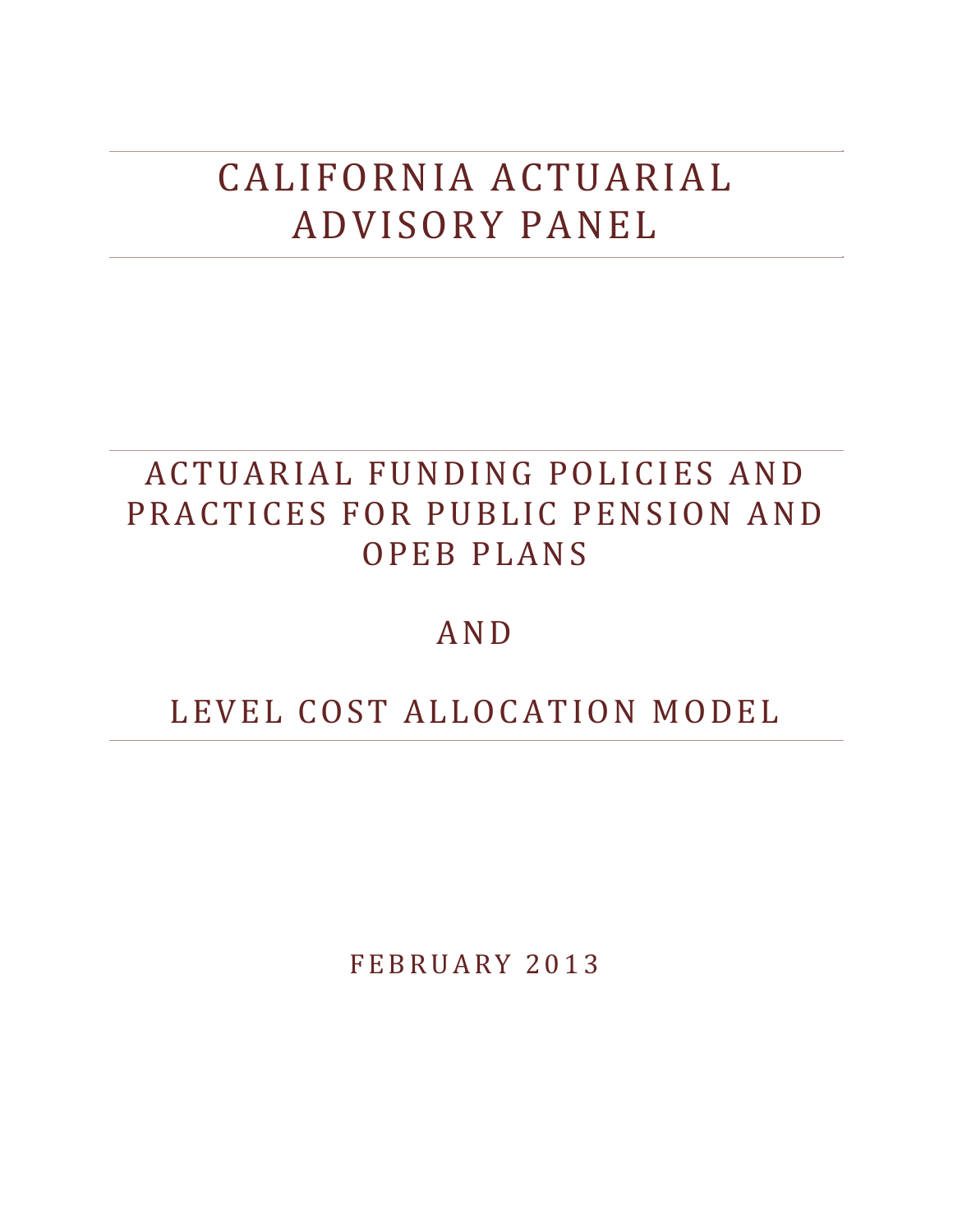## CONTENTS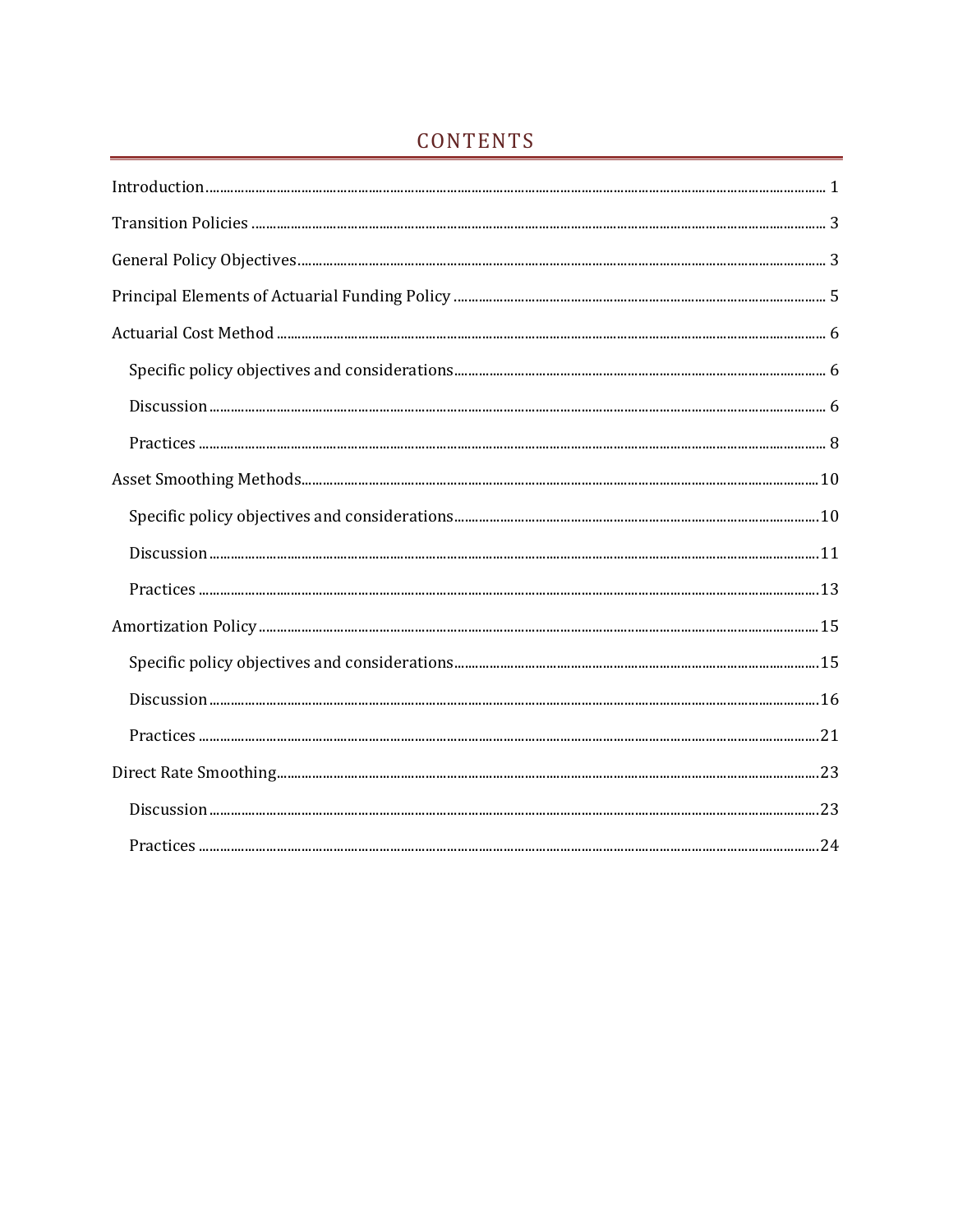## INTRODUCTION

This document develops the principal elements and parameters of an actuarial funding policy for representative California public pension and OPEB plans, as well as other similar U.S. public sector plans. It includes the development of a Level Cost Allocation Model (LCAM) as a basis for setting funding policies. This document does not address policy issues related to benefit plans where a member's benefits are not funded during the members' working career, e.g., plans receiving "payas-you-go" funding or "terminal" funding.

As developed here the LCAM is a level cost actuarial methodology<sup>1</sup>, which is consistent with wellestablished actuarial practice. The LCAM is a principles-based mathematical model of pension and OPEB cost. The model policy elements are developed in a logical sequence based on stated general policy objectives, and in a manner consistent with primary factors that affect the cost of the pension or OPEB obligation. Note that while this document focuses on funding cost (i.e., contributions) this model framework can also be applied to other level cost applications.

The particular model that we develop is based on a combination of policy elements that has been tested over many years and, we believe, is well understood and broadly applicable. However, there are other models that practitioners may use that are internally consistent and may be as appropriate in some circumstances as the model that is developed herein, and it is not our intention to discourage consideration of such other policies. Furthermore, there are situations where the policy parameters developed herein may require additional analysis to establish the appropriate parameters for that situation<sup>2</sup>. It is up to the actuary to apply professional judgment to the particulars of the situation and recommend the most appropriate policies for that situation, including considerations of materiality.

Our approach begins with identifying the policy objectives of such a funding policy, and then evaluating the structure and parameters for each of the particular policy elements in a manner consistent with those objectives, as well as with current and emerging actuarial science and governing actuarial standards of practice.

This document is intended as advice to actuaries and retirement boards<sup>3</sup> in the setting of funding policy. It is not intended to be proscriptive, nor is it intended to supplant or replace the applicable

<u> 1989 - Johann Stein, fransk politik (d. 1989)</u>

<sup>&</sup>lt;sup>1</sup> Here a "level cost actuarial methodology" is characterized by economic assumptions based on the long term expected experience of the plan and a cost allocation designed to produce a level cost over an employee's active service. This is in contrast to a "market based actuarial methodology" where economic assumptions are based on current market observations, and costs are allocated based on the (non-level) present value of an employee's accrued benefit.

<sup>&</sup>lt;sup>2</sup> For example, plans that are closed to new entrants may require additional analyses and forecasts to determine whether the policy parameters herein provide for adequate funding.

<sup>&</sup>lt;sup>3</sup> Here "retirement boards" is meant to refer generally to whatever governing bodies have authority to set funding policy for public sector plans.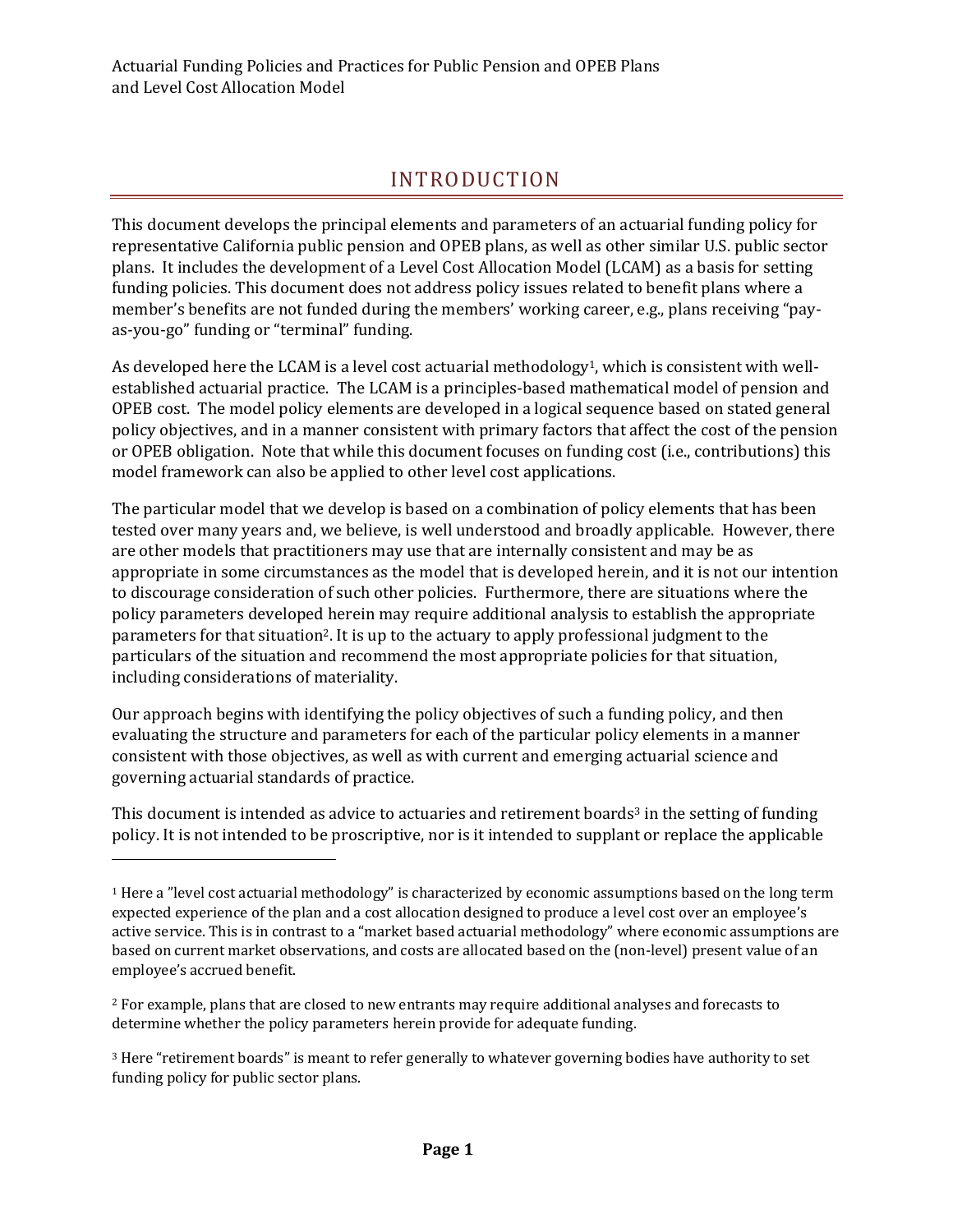Actuarial Standards of Practice (ASOPs). Furthermore, it may not be used as a basis for litigation, and should not be referenced in a litigation context. This is consistent with the legislation that created the CAAP and established both its responsibilities and authority. In particular, California Government Code Section 7507.2 (e) states:

The opinions of the California Actuarial Advisory Panel are nonbinding and advisory only. The opinions of the panel shall not, in any case, be used as the basis for litigation.

Given the wide range of such policies currently in practice in the U.S., this development also acknowledges that the boards will require some level of policy flexibility to reflect both their specific policy objectives and their individual circumstances. To accommodate that need for reasonable flexibility and yet also provide substantive guidance, this development evaluates various policy element structures and parameters or ranges according to the following categories:

- 1. Model (i.e., LCAM-consistent) practices
- 2. Acceptable practices
- 3. Acceptable practices, with conditions
- 4. Non-recommended practices

 

5. Unacceptable practices

These categories are best understood in the context of the different elements that comprise an actuarial funding policy and the various policy alternatives for each of those policy elements. They are intended to assist in the evaluation of specific policy elements and parameters relative to the policies developed herein. They are not intended as a grading or scoring mechanism for a system's actuarial funding policy.

Generally, throughout this discussion, "model practices" means those practices most consistent with the LCAM as developed here.<sup>4</sup> Acceptable practices (category 2) are generally those which, while not consistent with the LCAM, are well established in practice and typically do not require additional analysis. Practices which are acceptable with conditions (category 3) may be acceptable in some circumstances either to reflect different policy objectives or on the basis of additional analysis. Systems that adopt practices which under this model analysis are not recommended (category 4) should do so only with acknowledgment of the policy concerns identified herein.

This evaluation of practice elements and parameters was developed in relation to the LCAM, based on experience with the many independent public plans sponsored by counties, cities and other local public employers in California, and is intended to have general applicability to such plans. However, for some plans, special circumstances or situations may apply. The specific applicability of the

<sup>&</sup>lt;sup>4</sup> Some commentators have interpreted "model practices" as synonymous with "best practices." That is not our intent.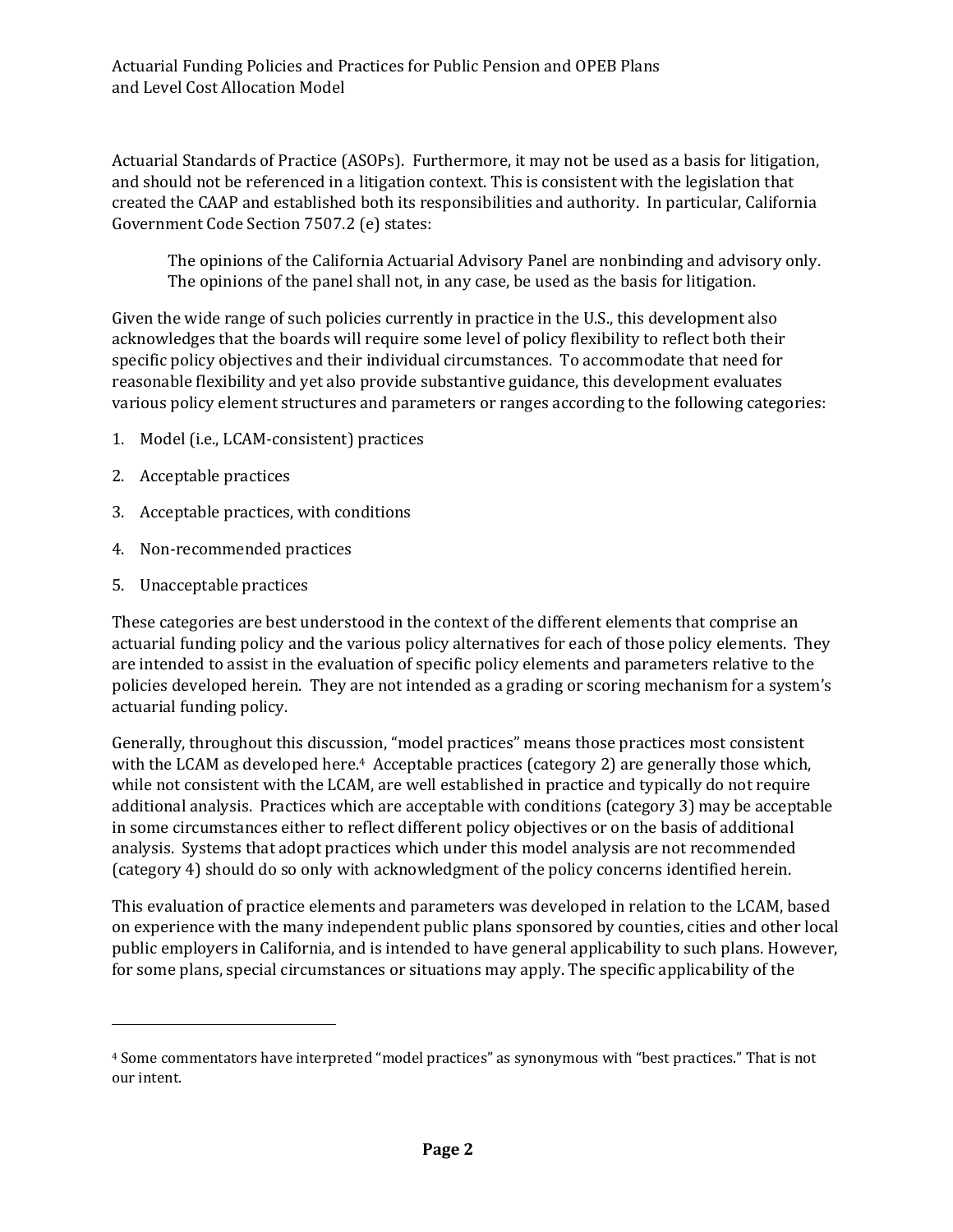results developed here should be evaluated by their governing boards based on the advice of their actuaries. 

Note that while the selection of actuarial assumptions is an essential part of actuarial policy for a public sector plan, the selection of actuarial assumptions is outside the scope of this discussion.

Finally note that some retirement systems have features that may require funding policy provisions and analyses that are not addressed herein. One example is systems with "gain sharing" provisions whereby favorable investment experience is used as the basis for increasing member benefits and/or directly offsetting employer and/or member contributions. Another example is Deferred Retirement Option Programs (DROPs) whereby members who continue in service can accumulate a lump sum benefit based on their retirement benefits as accrued as of some DROP entry date. The policies developed here should not be interpreted as being adequate to address these plan features without additional analysis specific to those features.

## TRANSITION POLICIES

In order to avoid undue disruption to a sponsor's budget, it may not be feasible to adopt policies consistent with this document without some sort of transition from current policies. For example, a plan using longer than model amortization periods could adopt model periods for future unfunded liabilities while continuing then current (declining) periods for the current liabilities. Such transition policies should be developed with the advice of the actuary in a manner consistent with the principles developed herein.

### GENERAL POLICY OBJECTIVES

The following are policy objectives that apply generally to all elements of the funding policy. Objectives specific to each principal policy element are identified in the discussion of that policy element. 

- 1. The principal goal of a funding policy is that future contributions and current plan assets should be sufficient to provide for all benefits expected to be paid to members and their beneficiaries.
- 2. The funding policy should seek a reasonable allocation of the cost of benefits and the required funding to the years of service. This includes the goal that annual contributions should, to the extent reasonably possible, maintain a close relationship to the expected and actual cost of each vear of service.
- 3. The funding policy should seek to manage and control future contribution volatility to the extent reasonably possible, consistent with other policy goals.
- 4. The funding policy should support the general public policy goals of accountability and transparency. While these terms can be difficult to define in general, here the meaning includes that each element of the funding policy should be clear both as to intent and effect, and that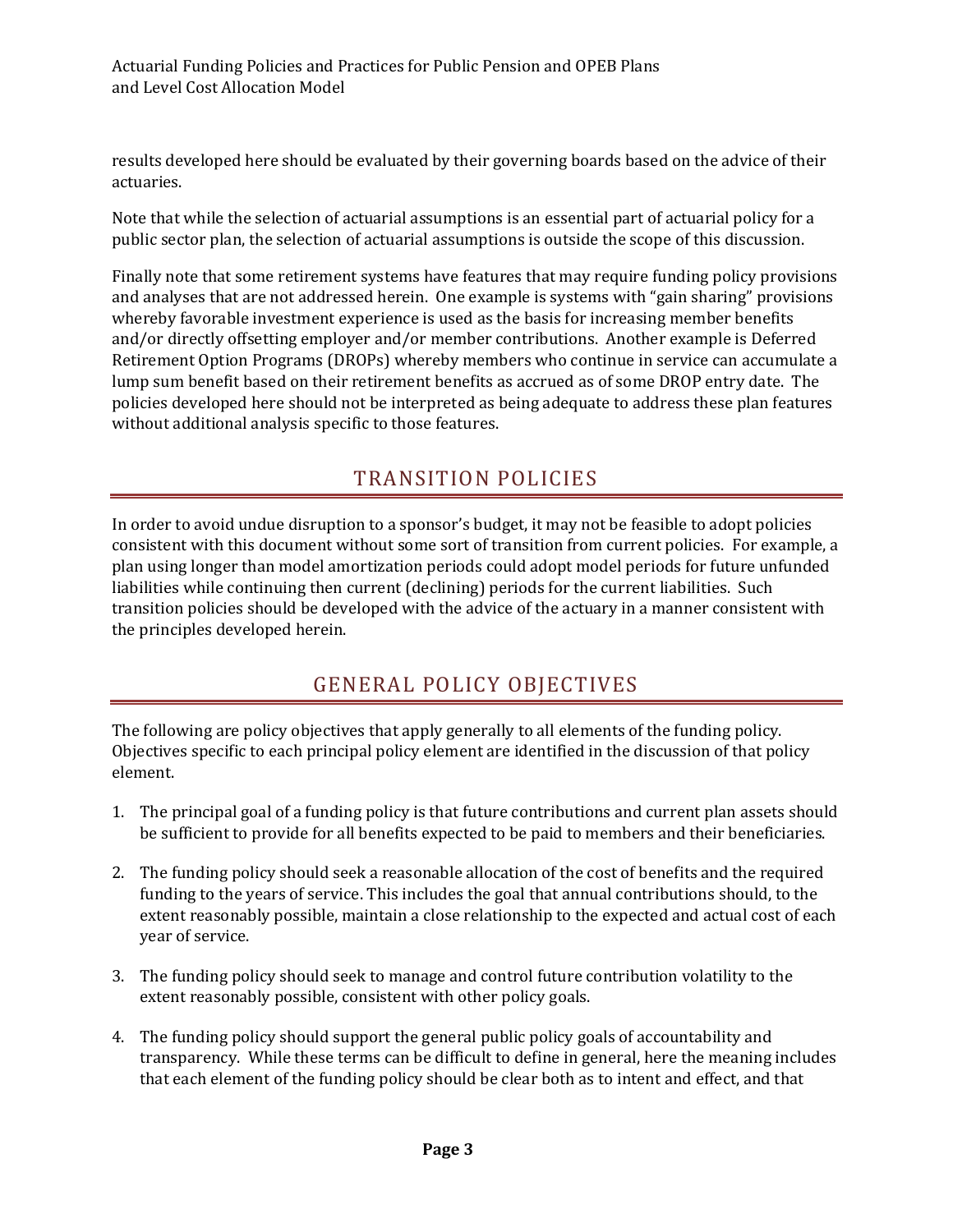each should allow an assessment of whether, how and when the plan sponsor is expected to meet the funding requirements of the plan.

5. The funding policy should take into consideration the nature of public sector pension plans and their governance. These governance issues include (1) agency risk issues associated with the desire of interested parties (agents) to influence the cost calculations in directions viewed as consistent with their particular interests, and (2) the need for a sustained budgeting commitment from plan sponsors.

Policy objective 1 means that contributions should include the cost of current service plus a series of amortization payments or credits to fully fund or recognize any unfunded or overfunded past service costs (note that the latter is often described as "Surplus").

Policy objectives 2 and 3 reflect two aspects of the general policy objective of interperiod equity (IPE). The "demographic matching" goals of policy objective 2 promotes *intergenerational* IPE, which seeks to have each generation of taxpayers incur the cost of benefits for the employees who provide services to those taxpayers, rather than deferring those costs to future taxpayers. The "volatility management" goal of policy objective 3 promotes *period-to-period* IPE, which seeks to have the cost incurred by taxpayers in any period compare equitably to the cost for just before and after. 

These two aspects of IPE will tend to move funding policy in opposite directions. Thus the combined effect of policy objectives 2 and 3 is to seek an appropriate balance between intergenerational and period-to-period IPE, that is, between demographic matching and volatility management. 

Policy objective 3 (and the resulting objective of balancing policy objectives 2 and 3) depends on the presumed ongoing status of the public sector plan and its sponsors. The level of volatility management appropriate to a funding policy may be less for plans where this presumption does not apply, e.g., plans that are closed to new entrants.

Policy objective 4 will generally favor policies that allow a clear identification and understanding of the distinct role of each policy component in managing both the expected cost of current service and any unexpected variations in those costs, as measured by any unfunded or overfunded past service costs. Such policies can enhance the credibility and objectivity of the cost calculations, which is also supportive of policy objective 5.

Policy objective 5 seeks to enhance a retirement board's ability to resist and defend against efforts to influence the determination of plan costs in a manner or direction inconsistent with the other policy objectives. This favors policies based on a cost model where the parameters are set in reference to factors that affect costs rather than the particular cost result. This separation between the selection of model parameters and the resulting costs enhances the objectivity of the cost results. As a result, any attempt to influence those results must address the objective parameters rather than the cost result itself.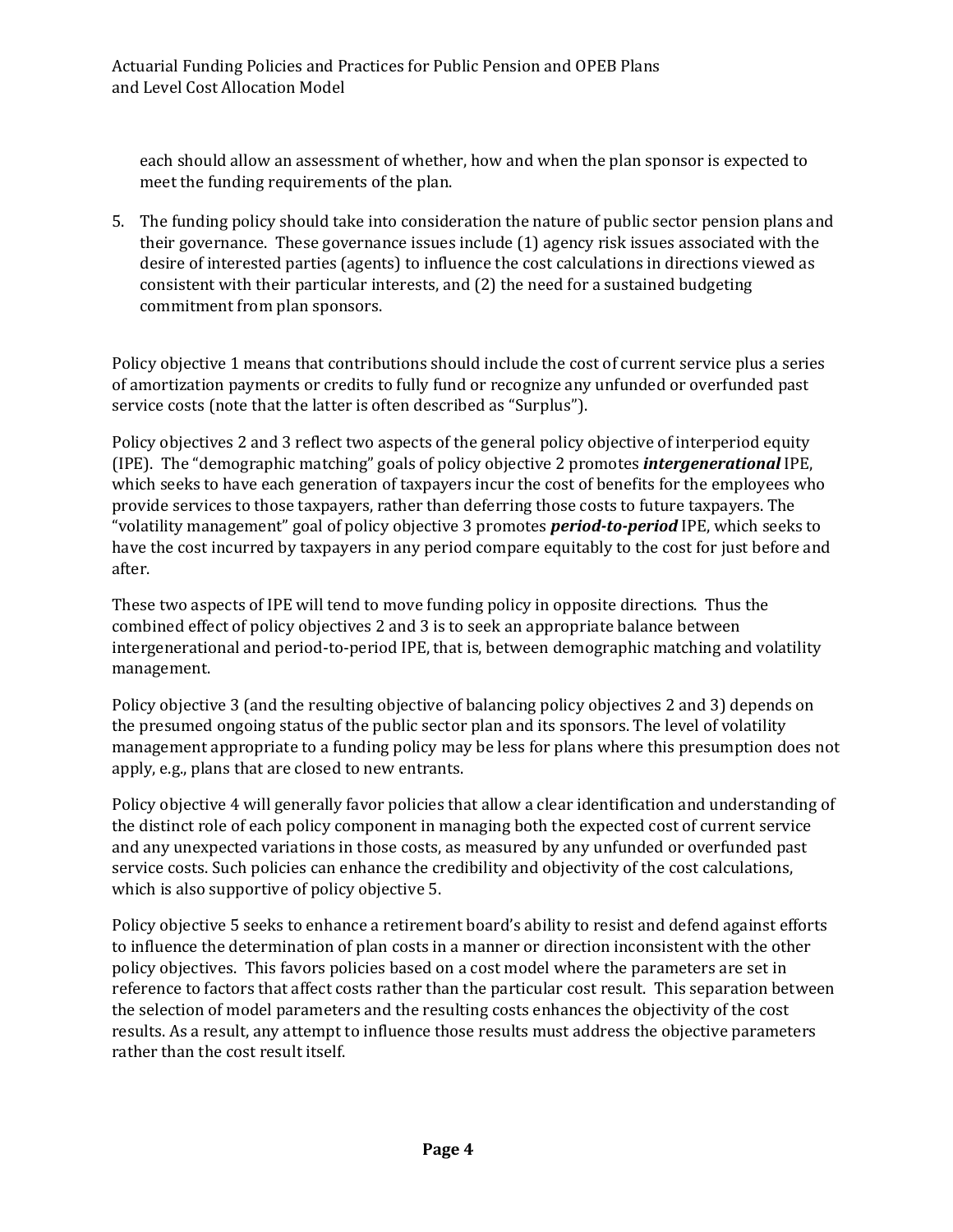A common example of agency risk is that, because plan sponsors may be more aware of and responsive to the interests of current versus future taxpayers, there may be incentives to defer necessary contributions to future periods. This may be countered by avoiding policy changes that selectively reduce contributions.

For plans with an ongoing service cost for active members, policy objective 5 also reflects a policy objective to avoid encumbering for other uses the budgetary resources necessary to support that ongoing service cost. This introduces an asymmetry between funding policies for unfunded liabilities versus surpluses, which is discussed in the policy development for surplus amortization.

Note that the model funding policies developed here are substantially driven by these policy objectives. In some situations other plan features or policies (e.g., investment policy, reserving requirements, plan maturity) may also be a consideration in setting funding policy. Such considerations are not addressed in this analysis.

## PRINCIPAL ELEMENTS OF ACTUARIAL FUNDING POLICY

The type of comprehensive actuarial funding policy developed here is made up of three components: 

- 1. An **actuarial cost method**, which allocates the total present value of future benefits to each year (Normal Cost) including all past years (Actuarial Accrued Liability or AAL).
- 2. An **asset smoothing method,** which reduces the effect of short term market volatility while still tracking the overall movement of the market value of plan assets.
- 3. An **amortization policy**, which determines the length of time and the structure of the increase or decrease in contributions required to systematically (1) fund any Unfunded Actuarial Accrued Liability or UAAL, or (2) recognize any Surplus, i.e., any assets in excess of the AAL.

An actuarial funding policy can also include some form of "direct rate smoothing". Two types of direct rate smoothing policies were evaluated for this development:

- 1. Phase-in of certain extraordinary changes in contribution rates, e.g., phasing-in the effect of assumption changes element over a three year period.
- 2. Contribution "collar" where contribution rate changes are limited to a specified amount or percentage from year to year.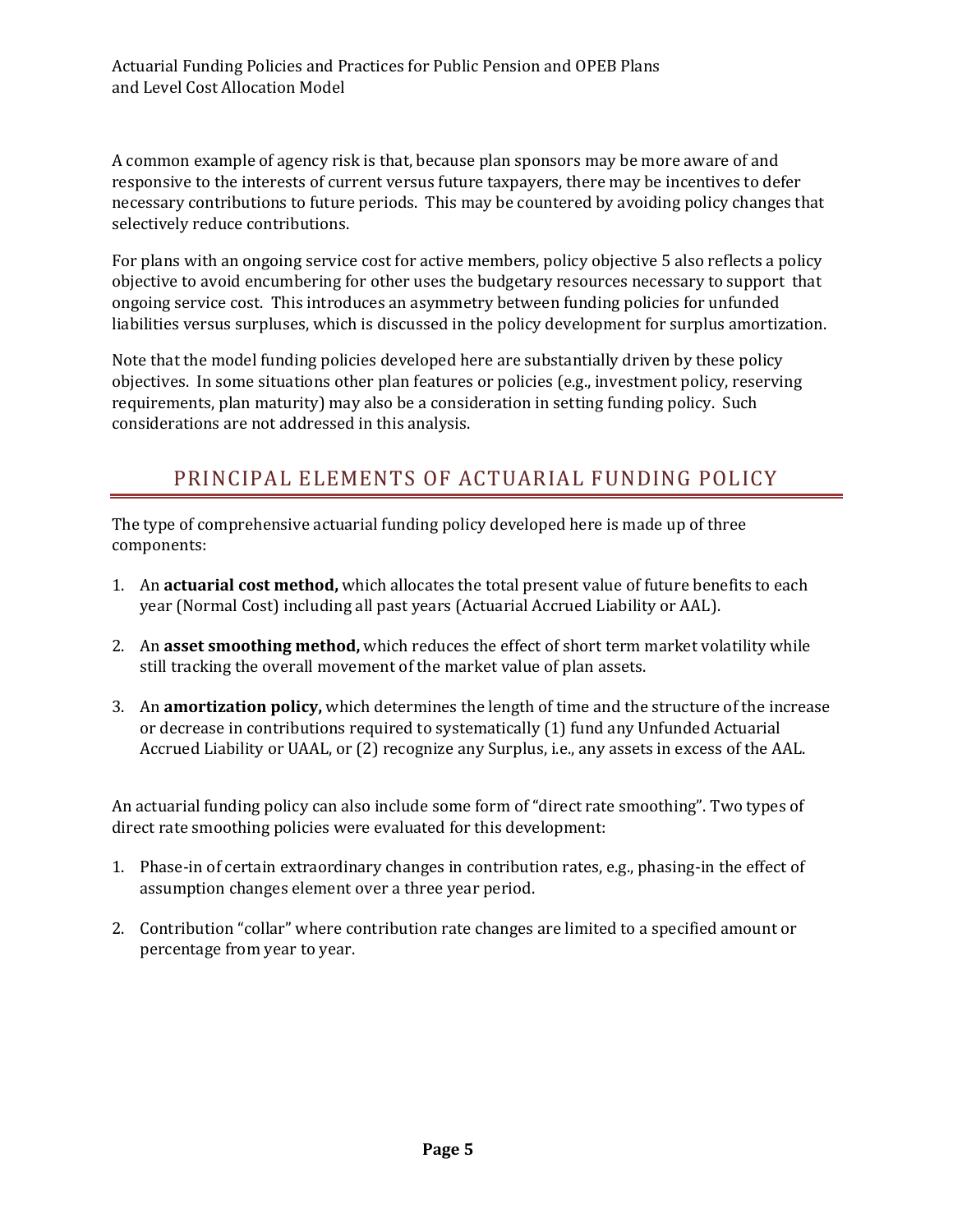## ACTUARIAL COST METHOD

The Actuarial Cost Method allocates the total present value of future benefits to each year (Normal Cost) including all past years (Actuarial Accrued Liability or AAL).

#### SPECIFIC POLICY OBJECTIVES AND CONSIDERATIONS

- 1. Each participant's benefit should be funded under a reasonable allocation method by the expected retirement  $date(s)$ , assuming all assumptions are met.
- 2. Pay-related benefit costs should reflect anticipated pay at anticipated decrement.
- 3. The expected cost of each year of service (generally known as the Normal Cost or service cost) for each active member should be reasonably related to the expected cost of that member's benefit.
- 4. The Normal Cost should emerge as a level percentage of member compensation<sup>5</sup>.
- 5. No gains or losses should occur if all assumptions are met, except for

 

- a. Investment gains and losses deferred under an asset smoothing method consistent with these model practices, or
- b. Contribution losses (or gains) due to the phase-in of a contribution increase (or decrease).
- 6. The cost method should allow for a comparison between plan assets and the accumulated value of past Normal Costs for current participants, generally known as the Actuarial Accrued Liability.

#### DISCUSSION

- 1. Any actuarial cost model for retirement benefits begins with construction of a series or array of Normal Costs that, if funded each year, under certain stability conditions will be sufficient to fund all projected benefits for current active members. The following considerations serve to specify the cost model developed here.
	- a. The usual stability conditions are that the current benefit structures and actuarial assumptions have always been in effect, the benefit structures will remain in effect, and future experience will match the actuarial assumptions. Special considerations apply if in the past the benefit structure has been changed for current active members changing the benefits for members with service after some fixed date.

<sup>&</sup>lt;sup>5</sup> This objective applies most clearly to benefits (like, for example, most public pension benefits) that are determined and budgeted for as a percentage of individual and aggregate salary, respectively. For benefits that are not pay related it may be appropriate to modify this objective and the resulting policies accordingly.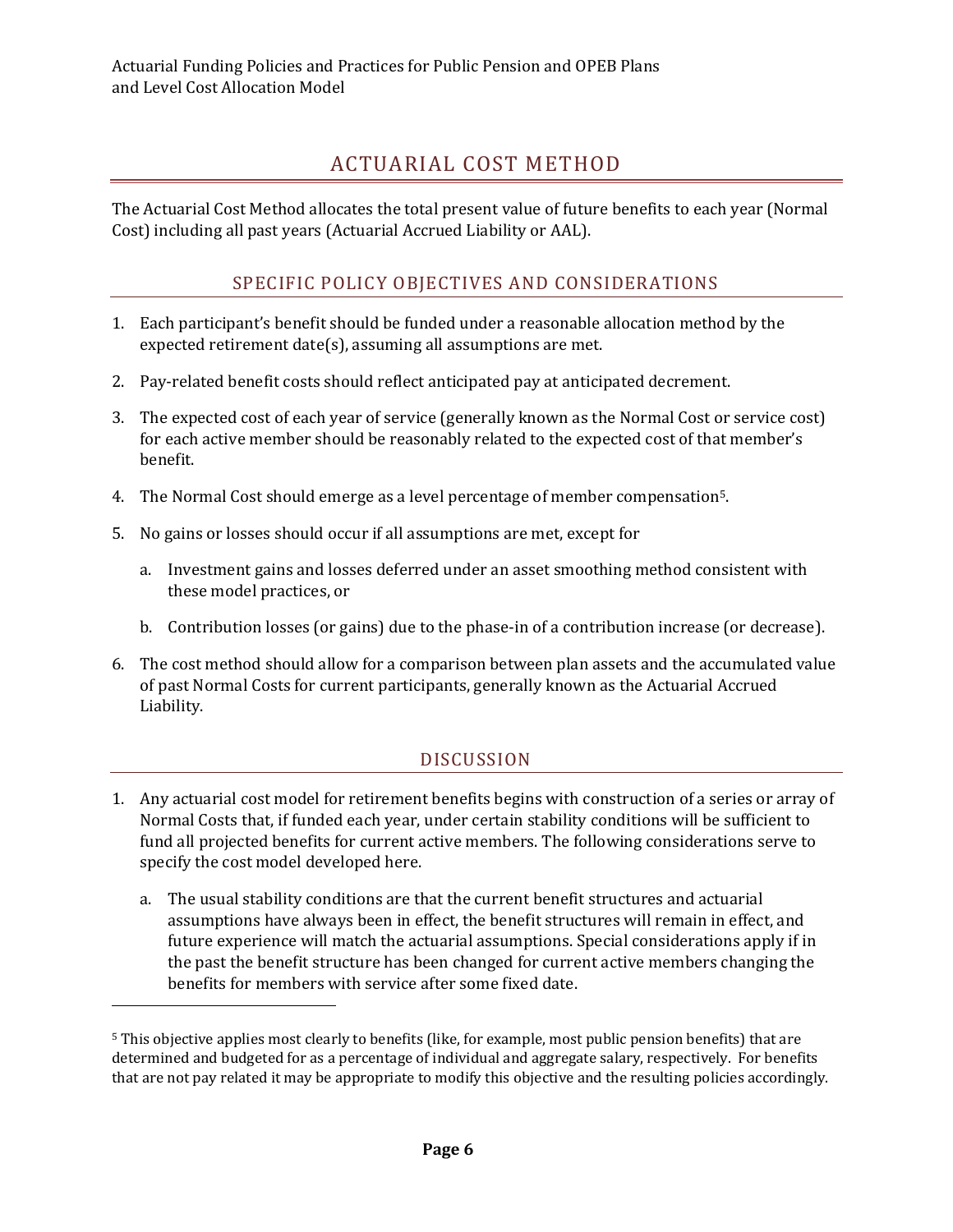- b. Consistent with Cost Method policy objective #3 and with the general policy objective of transparency, the Normal Cost for each member is based on the benefit structure for that member. This means that a separate Normal Cost array is developed for each tier of benefits within a plan. This argues against Ultimate Entry Age, where Normal Cost is based on an open tier of benefits even for members not in that open tier.
- c. Consistent with Cost Method policy objective #4, the Normal Cost is developed as a level percentage of pay for each member, so that the Normal Cost rate (as a percentage of pay) is designed to be the same for all years of service. This provides for a more stable Normal Cost rate for the benefit tier in case of changing active member demographics. This argues against Projected Unit Credit.
- d. Also consistent with Cost Method policy objective #4, the Normal Cost for all types of benefits incurred at all ages is developed as a level percentage of the member's career compensation. This argues against funding to decrement.
- e. Consistent with Cost Method policy objective #6, the Normal Cost is developed independent of plan assets, and the Actuarial Accrued Liability (and so also the UAAL) is based on the Normal Costs developed for past years. This argues against Aggregate and FIL as model practices. These methods should be considered as a fundamentally different approach to the determination and funding of variations from Normal Cost. Plans using these methods should also measure and disclose costs and liabilities under the Entry Age method, similar to the requirements of current accounting standards.
- 2. Consistent with all the above, under the cost model developed here the Normal Cost rate should change only when the projected benefits for the tier change either in amounts or in present value.
	- a. The Normal Cost rate (both in total and by member) will vary from valuation to valuation due to demographic experience and assumption changes.
	- b. The Normal Cost rate will not change when an individual member reaches an age or service where, under the consistent benefit structure for the member's tier, the member's benefit eligibility or accrual rate changes. This is because that event was anticipated in the projected benefits for the tier, so that the projected benefits are substantially unaffected by such predictable changes in eligibility or benefit accrual.
	- c. Similarly the Normal Cost rate for a member should be unaffected by the closing of the member's tier and the creation of a new tier for future hires.
	- d. However, if the benefit structure of a continuing, open tier is changed for members with service after some fixed date, then the Normal Cost rate should change to reflect the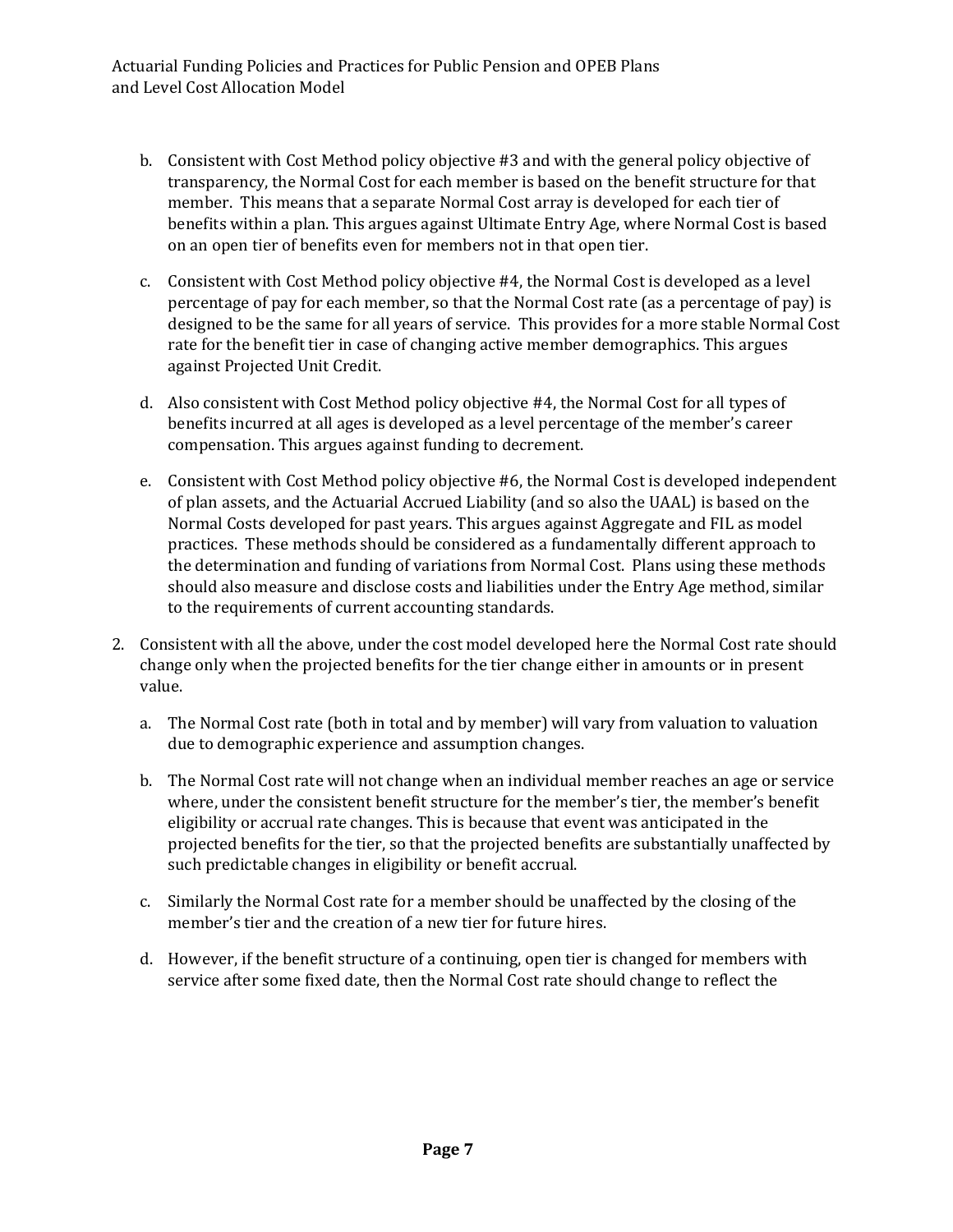unanticipated change in projected benefits for members in the tier<sup>6</sup>. This calls for an extension or variation of the Entry Age method in order to value this type of benefit change.

- i. There are two methods in practice to adjust the Normal Cost rate for this type of plan change. While a detailed analysis of these two variations is beyond the scope of this discussion, our summary conclusions are:
	- A. The "replacement life" Entry Age method would base the Normal Cost on the new benefit structure as though it had always been in place, thereby producing a consistent Normal Cost rate for all members in the tier. This has the advantages of a change in Normal Cost (both individual and total) more consistent with what would be expected for a change in future benefit accruals, a stable future Normal Cost rate for the tier and a relatively smaller (compared to the alternative) change in Actuarial Accrued Liability. Its disadvantages are that it is more complicated to explain and to implement.
	- B. The "averaged" Entry Age method would base each member's Normal Cost on the new projected benefit for that member, thereby producing a different Normal Cost rate for different members in the tier, based generally on their service at the time of the change in benefit structure. The advantages and disadvantages are essentially the reverse of those for the replacement life version of Entry Age. The change in Normal Cost is less than what would be expected for a change in future benefit accruals, the future Normal Cost rate for the tier will be unstable (as it eventually reaches the same rate as under the replacement life variation) and there is a relatively larger (compared to the alternative) change in Actuarial Accrued Liability. Its advantages are that it is less complicated to explain and to implement.

#### PRACTICES

Based on the above discussion, and consistent with the policy objectives, actuarial cost methods and parameters are categorized as follows:

#### MODEL PRACTICES

Entry Age cost method with level percentage of pay Normal Cost

 

- $\circ$  Level Normal Costs even if benefit accrual or eligibility changes with age or service.
- $\circ$  All types and incidences of benefits funded over a single measure of expected future service.

 $6$  Note that, as of this writing, for public sector pension plans this is relatively uncommon because of legal protections that are understood to apply both to accrued benefits and to future benefit accruals for current members.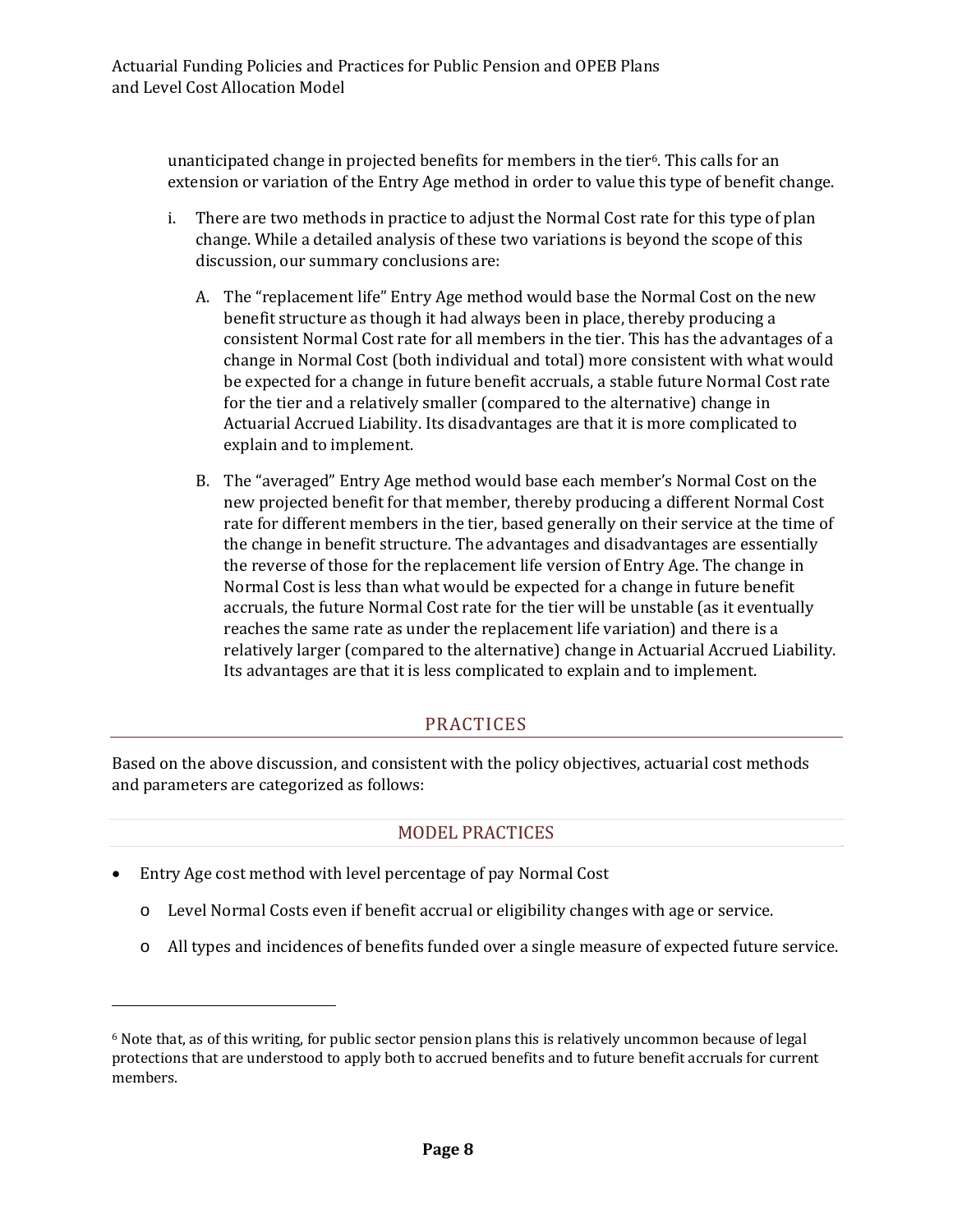- $\circ$  The Normal Cost for a tier of benefits is the sum of the individually determined Normal Costs for all members in that tier.
- $\circ$  Exception: for plans with benefits unrelated to compensation the Entry Age method with level dollar Normal Cost may be more appropriate
- For multiple tiers: Normal Cost based on each member's benefit
- For benefit formula or structure changes within a tier (generally after a fixed date):
	- o Normal Cost based on current benefit structure (replacement life Entry Age.)

#### ACCEPTABLE PRACTICES

• Projected Unit Credit cost method.

 

- Aggregate cost method: Plans using the Aggregate method should disclose costs and liabilities determined under the Entry Age method.
	- o Calculate Normal Cost and UAAL under Entry Age method.
	- $\circ$  Determine single amortization period for the Entry Age UAAL that, combined with the Entry Age Normal Cost, is equivalent to Aggregate method Normal Cost.
- Frozen Initial Liability cost method: This method should disclose costs and liabilities under the Entry Age method.
	- o Calculate Normal Cost and UAAL under Entry Age method.
	- o Deduct the FIL amortization bases from the Entry Age UAAL.
	- o Determine single amortization period for the remaining Entry Age UAAL that, combined with the Entry Age Normal Cost, is equivalent to FIL method Normal Cost.
- Funding to Decrement Entry Age method, where each type and incidence of benefit is funded to each age at decrement.
	- $\circ$  May be appropriate for some plan designs or for plans closed to new entrants<sup>7</sup>.
- For benefit formula or structure changes within a tier (generally after a fixed date):
	- o Normal Cost based on each member's composite projected benefit (averaged Entry Age.)

 $7$  For example, a Plan that provides very valuable early career-benefits (such as heavily subsidized early retirement or disability benefits) may prefer to have the higher early-career Normal Costs associated with the Funding to Decrement Entry Age method.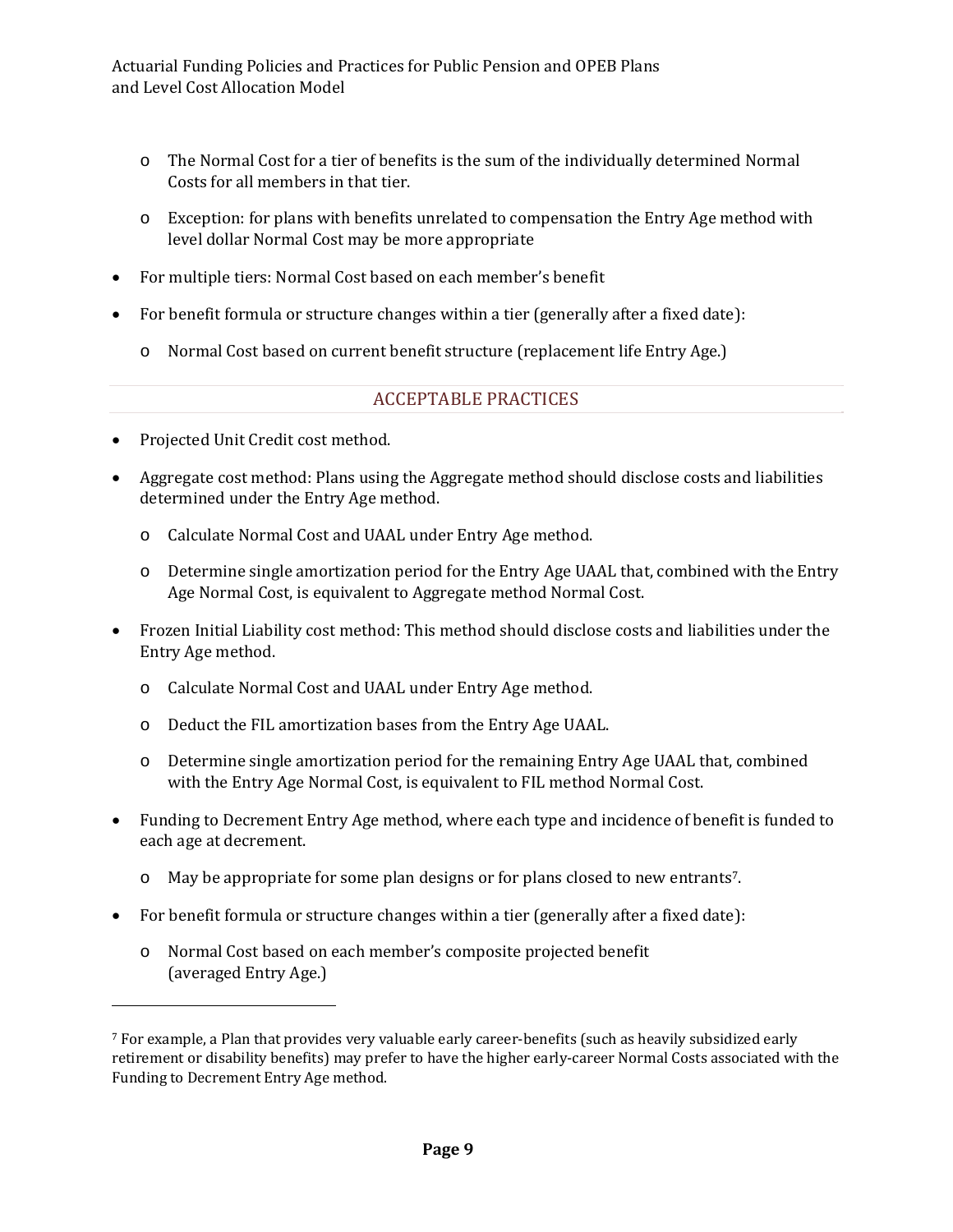#### ACCEPTABLE PRACTICES, WITH CONDITIONS

• Entry Age method variation where the Normal Cost for a tier of benefits is determined as the Normal Cost rate for the tier applied to the compensation for the tier, and where the Normal Cost rate for the tier of benefits is determined as the present value of future Normal Costs for all active members in the tier, divided by the compensation for all members in the tier.

#### NON-RECOMMENDED PRACTICES

• Normal Cost based on open tier of benefits even for members not in that open tier (Ultimate Entry Age.) 

#### UNACCEPTABLE PRACTICES

- Traditional (non-Projected) Unit Credit cost method for plans with pay-related benefits.
- Note that while this document does not address policy issues related to pay-as-you-go funding or terminal funding, such practices would be unacceptable if the policy intent is to fund the members' benefits during the members' working careers.

### ASSET SMOOTHING METHODS

An asset smoothing method reduces the effect of short term market volatility while still tracking the overall movement of the market value of plan assets.

#### SPECIFIC POLICY OBJECTIVES AND CONSIDERATIONS

- 1. The funding policy should specify all components of asset smoothing method.
	- a. Amount of return subject to deferred recognition (smoothing).
	- b. The smoothing period or periods.
	- c. The range constraints on smoothed value (market value corridor), if any.
	- d. The method of recognizing deferred amounts: fixed or rolling smoothing periods.
- 2. The asset smoothing method should be unbiased relative to market.
	- a. The same smoothing period should be used for gains and for losses.
	- b. Any market value corridor should be symmetrical around market value.
- 3. The asset smoothing method should not be selectively reset at market value only when market value is greater than actuarial value.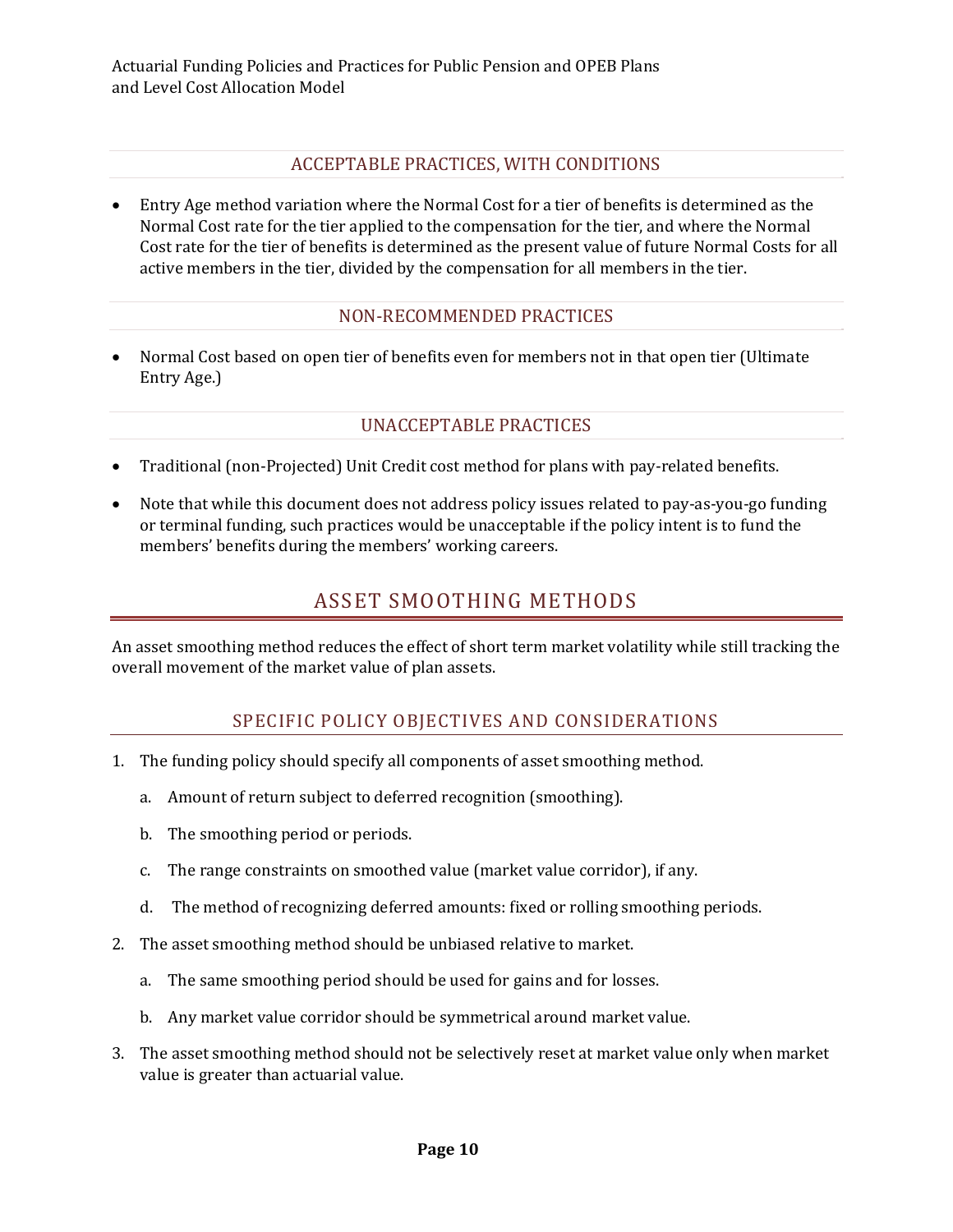- 4. The asset smoothing method should be unbiased relative to realized vs. unrealized gain loss.
	- a. Deferrals based on total return gain/loss relative to assumed earnings rate.
- 5. The asset smoothing method should incorporate the ASOP 44 concepts of:
	- a. Likely to return to market in a reasonable period AND likely to stay within a reasonable range of market, or
	- b. Sufficiently short period to return to market OR sufficiently narrow range around market.
- 6. The policy parameters should reflect empirical experience from historical market volatility.
- 7. The asset smoothing method should support the policy goal of demographic matching (the intergenerational aspect of interperiod equity) described in general policy objective 2. This leads to a preference for smoothing methods that provide for full recognition of deferred gains and losses in the UAAL by some date certain.
	- a. Note that this objective is also consistent with the accountability and transparency goals described in general policy objective 4.

#### DISCUSSION

- 1. Longer smoothing periods generally reduce contribution volatility. A discussion of smoothing periods could include the following considerations:
	- a. To the extent that smoothing periods are considered as being tied to economic or market cycles, those cycles may be believed to be longer or shorter than in past years.
	- b. If markets are more volatile, then longer smoothing would be needed even if only to maintain former levels of contribution stability.
	- c. Better funded plans, more mature plans and higher benefit plans (i.e., plans with a higher "volatility index") have inherently more volatile contribution rates, so may justify longer smoothing.
	- d. Sponsors may be more sensitive to contribution volatility.
- 2. However, ASOP 44 implies that longer smoothing periods call for narrower market value corridors.
	- a. In effect, the corridor imposes a demographic matching style constraint on the use of longer smoothing periods to obtain greater volatility management.
- 3. Our panel consensus is that five year smoothing is "sufficiently short" under ASOP 44.
	- a. Long and consistent industry practice, as well as GASB Statements 67 and 68.
	- b. This implies that five year smoothing with no market value corridor is ASOP compliant.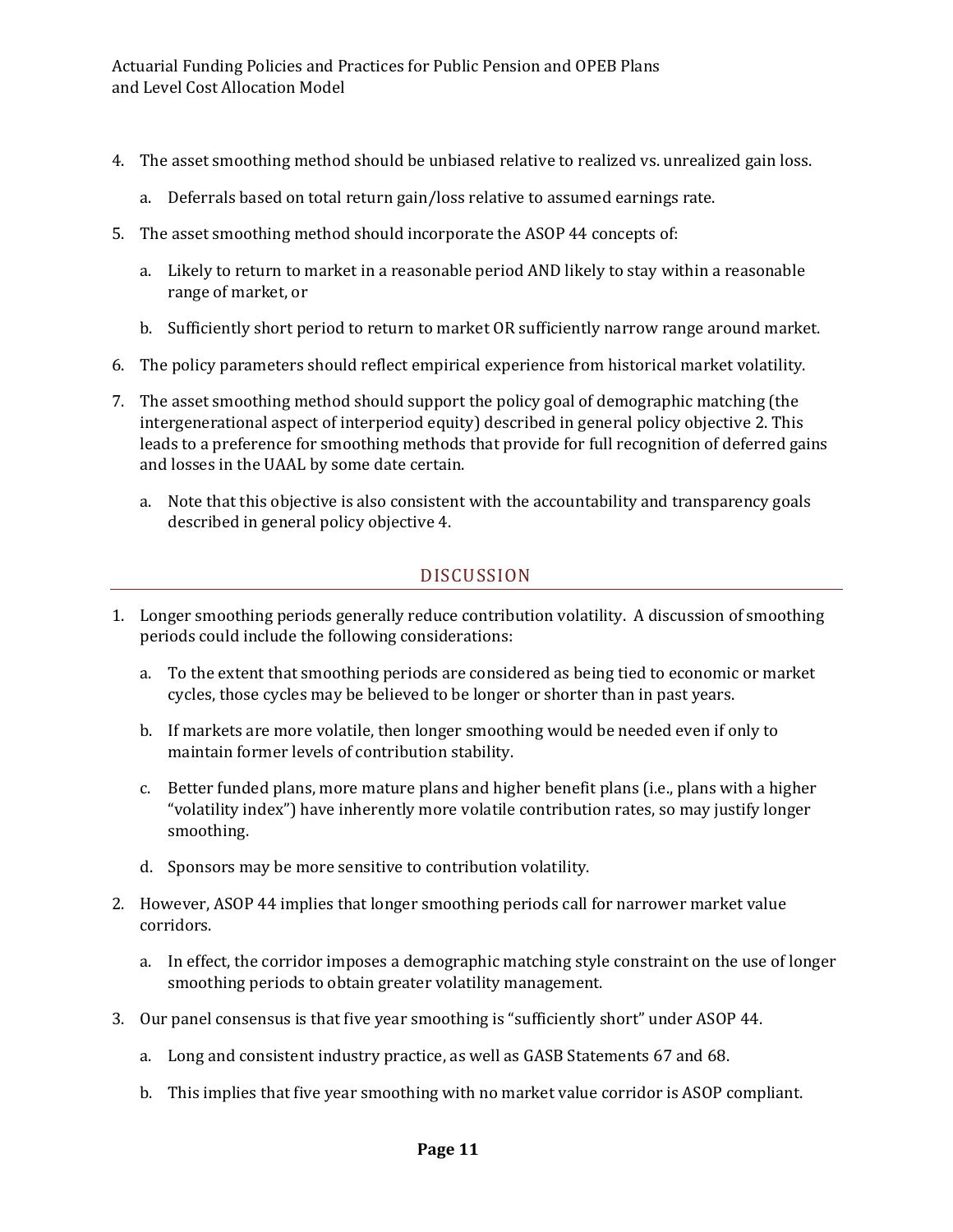- c. It still may be useful to have a market value corridor as part of the asset smoothing policy.
	- i. This avoids having to introduce the corridor structure in reaction to some future discussion of longer smoothing periods.
- 4. Consider the extensive recent data available on the impact of smoothing periods and market value corridors after large market downturn (such as occurred in 2008.)
	- a. The smoothing method manages the transition from periods of lower cost to periods of higher cost.
		- i. The level of those higher costs is determined primarily by size of the market loss and UAAL amortization period, not the asset smoothing policy.
	- b. The smoothing period determines length of the transition period.
	- c. The market value corridor determines cost pattern during the transition.
		- i. A wide corridor or no corridor produces a straight line transition.
		- ii. "Hitting the corridor" accelerated the cost increases in early years of transition.
			- A. In effect the corridor inhibits the smoothing method after years of large losses (or gains.)
		- iii. There are various possible policy justifications for such an accelerated transition.
			- A. Market timing: get more contributions in while the market is down.
			- B. Cash flow management: low market values may impair plan liquidity.
			- C. Employer solvency: if the employer eventually is going to default on making contributions, get as much contribution income as possible before that happens.
			- D. Employer preference to have the higher costs in their rates as soon as possible.
		- iv. Following the 2008 market decline, these justifications were generally not found to be compelling.
			- A. The normal lag in implementing new contributions rates defeats A and B.
			- B. Employers are presumed solvent and if not accelerating contributions would make things worse.
			- C. Many employers clearly preferred more time to absorb the contribution increases.
		- v. Absent these considerations, 2008 experience argues for permitting a wide corridor with five year smoothing period, as five year smoothing actuarial value to market value ratios exceeded 140%.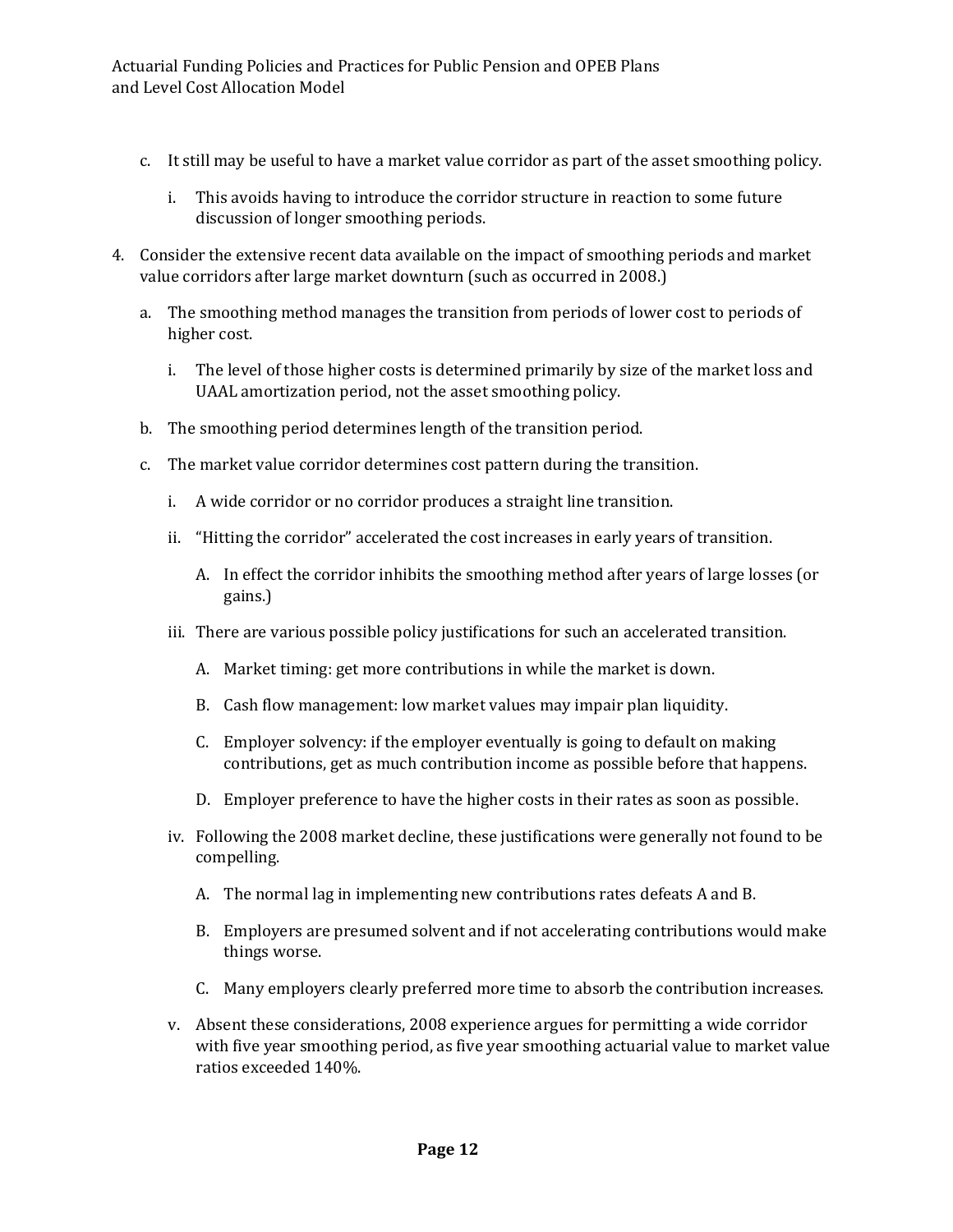- A. Projections in early 2009 actually showed these ratios could have been as high as 150% if markets had not recovered some before the June 30, 2009 valuations.
- 5. Other industry indicators for market corridor selection with long smoothing periods.
	- a. CalPERS 2005 policy: 15 year rolling smoothing with 20% corridor.
- 6. Structural issue: Fixed, separate smoothing periods vs. a single, rolling smoothing period.
	- a. Fixed, separate smoothing periods for each year of market gain or loss insure that all deferred gains and losses are included in the UAAL (and so in the contribution rates) by a known date. Consistent with accountability and with demographic matching.
	- b. A single rolling smoothing period avoids "tail volatility" where contributions are volatile not only when gains and losses occur but also when each year's gain or loss is fully recognized. Consistent with volatility management.
	- c. With fixed, separate smoothing periods, tail volatility due to alternating periods of market gains and losses can be controlled by limited active management of the separate deferral amounts.
		- i. One such adjustment involves combining the separate deferral amounts when the net deferral amount is relatively small (i.e., the actuarial and market values are very close together) but the recognition pattern of that net deferral is markedly non-level.
			- A. The net deferral amount is unchanged as of the date of the adjustment.
			- B. The period over which the net deferral amount is fully recognized is unchanged as of the date of the adjustment.
		- ii. Other uses of active management of the deferral amounts may add complexity to the application of the policy and may reduce transparency.
		- iii. Restarts of fixed, separate smoothing periods should not be used:
			- A. Too frequently, as this would produce a de facto rolling smoothing period, or
			- B. To selectively restart smoothing at market value only when market value is greater than actuarial value. This would violate General Policy Objective 5, since it would selectively change the policy only when the effect is to reduce contributions.

#### PRACTICES

Based on the above discussion, and consistent with the policy objectives, asset smoothing methods and parameters are categorized as follows: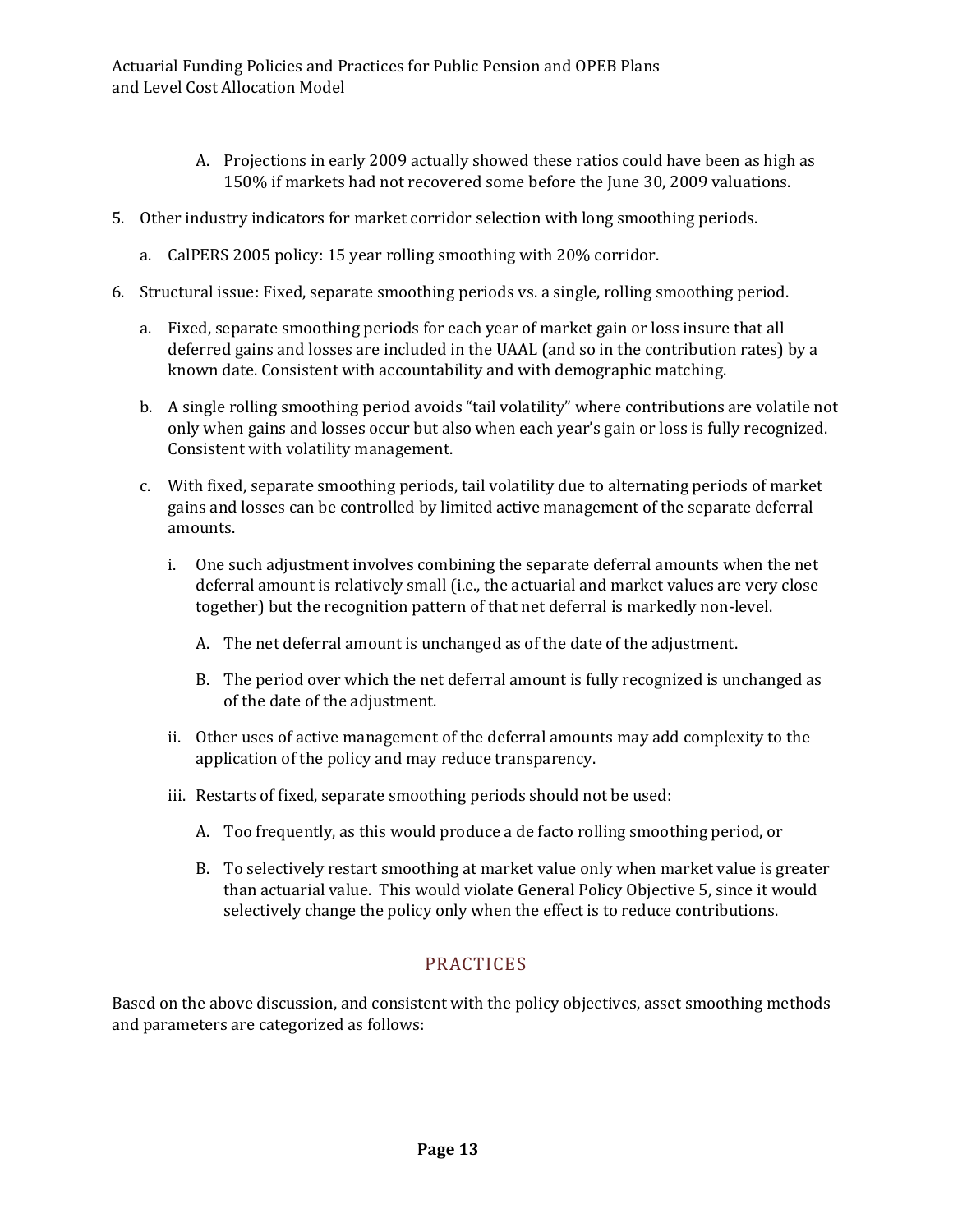#### MODEL PRACTICES

- Fixed smoothing periods.
- Maximum market value corridors for various smoothing periods.
	- $\circ$  5 years, 50%/150% corridor.
	- $\circ$  7 years,  $60\%/140\%$  corridor.
	- $\circ$  10 years, 70%/130% corridor.
- Combine smoothing periods or restart smoothing only to avoid tail volatility.
	- o Avoid using frequent restart of smoothing to achieve de facto rolling smoothing.
	- o Avoid restarting smoothing only accelerate recognition of deferred gains, i.e., only when market value is greater than actuarial value.
- Additional analysis, such as solvency projections, is likely to be appropriate for closed plans.

#### ACCEPTABLE PRACTICES

- Five year (or shorter) smoothing with no corridor.
- Rolling smoothing periods subject to the above corridors, with additional analysis and possible constraints.
	- o Projections of when the actuarial value is expected to return within some narrow range of market value.

#### ACCEPTABLE PRACTICES, WITH CONDITIONS

 $\bullet$  15 years, 80%/120% corridor.

#### NON-RECOMMENDED PRACTICES

• Longer than 5 year smoothing with no corridor.

#### UNACCEPTABLE PRACTICES

Smoothing periods longer than 15 years.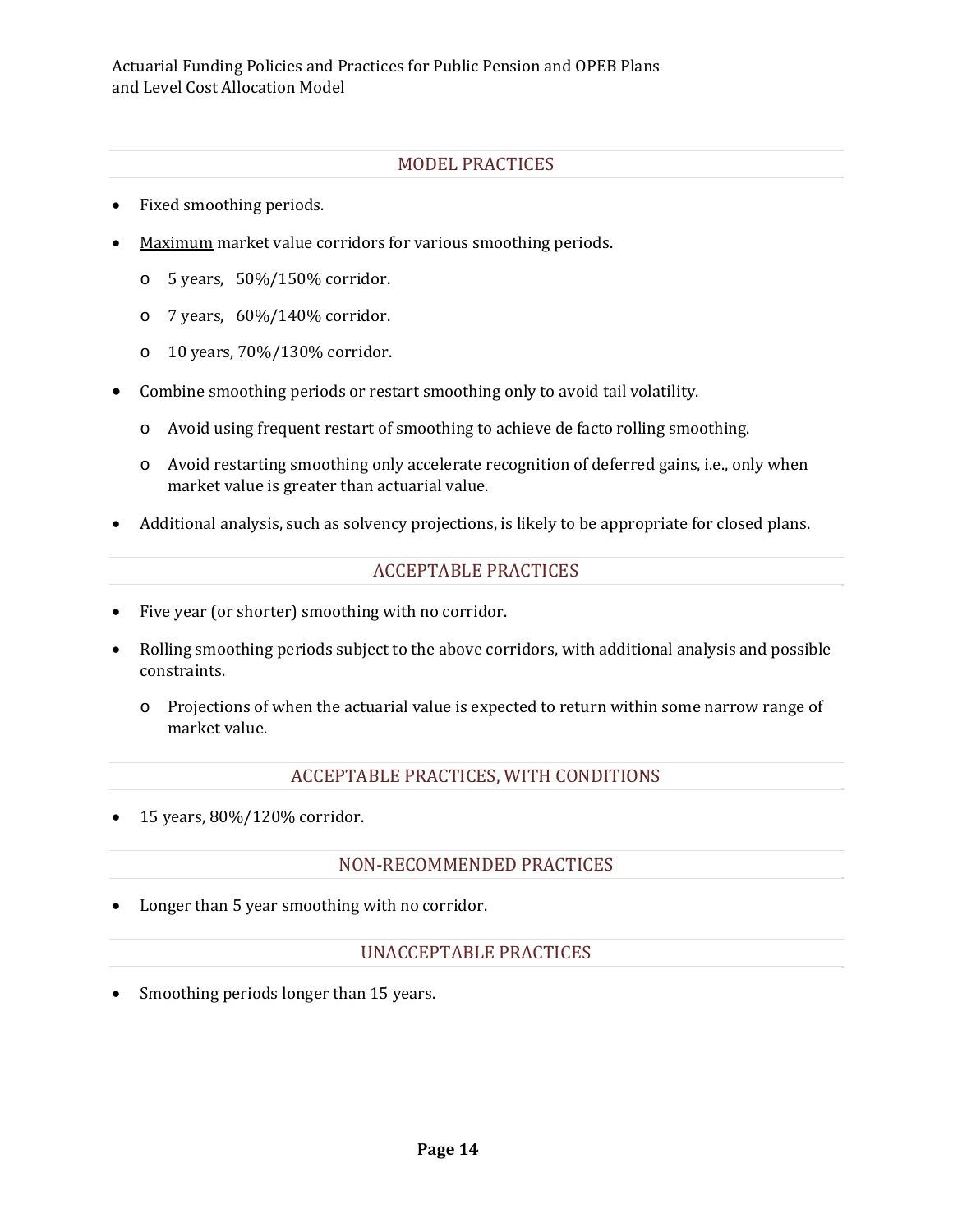## AMORTIZATION POLICY

An amortization policy determines the length of time and the structure of the increase or decrease in contributions required to systematically (1) fund any Unfunded Actuarial Accrued Liability or UAAL, or (2) recognize any Surplus, i.e., any assets in excess of the AAL.

#### SPECIFIC POLICY OBJECTIVES AND CONSIDERATIONS

- 1. Variations in contribution requirements from simply funding the Normal Cost will generally arise from gains or losses, method or assumption changes or benefit changes and will emerge as a UAAL or Surplus. As discussed in the general policy objectives, such variations should be funded over periods consistent with an appropriate balance between the policy objectives of demographic matching and volatility management.
- 2. As with the Normal Cost, the cost for changes in UAAL should emerge as a level percentage of member compensation.<sup>8</sup>
- 3. The amortization policy should reflect explicit consideration of these different sources of change in UAAL, even if the resulting policy treats different changes in the same way:
	- a. Experience gains and losses.
	- b. Changes in assumptions and methods.
	- c. Benefit or plan changes.

 

- 4. The amortization policy should reflect explicit consideration of the level and duration of negative amortization, if any.
	- a. This consideration should not necessarily preclude some negative amortization that may occur under an amortization policy that is otherwise consistent with the policy objectives.
	- b. Amortization periods developed in consideration of negative amortization (along with other policy goals) may be relevant for level dollar amortization (where negative amortization does not occur).
- 5. The amortization policy should support the general policy objectives of accountability and transparency. This leads to a preference for:
	- a. Amortization policies that reflect a history of the sources and treatment of UAAL.

<sup>&</sup>lt;sup>8</sup> As with the Normal Cost, this amortization policy objective applies most clearly to benefits (like, for example, most public pension benefits) that are determined and budgeted for as a percentage of individual and aggregate salary, respectively. For benefits that are not pay related, or when costs are budgeted on a basis other than compensation it may be appropriate to modify this objective and the resulting policies accordingly.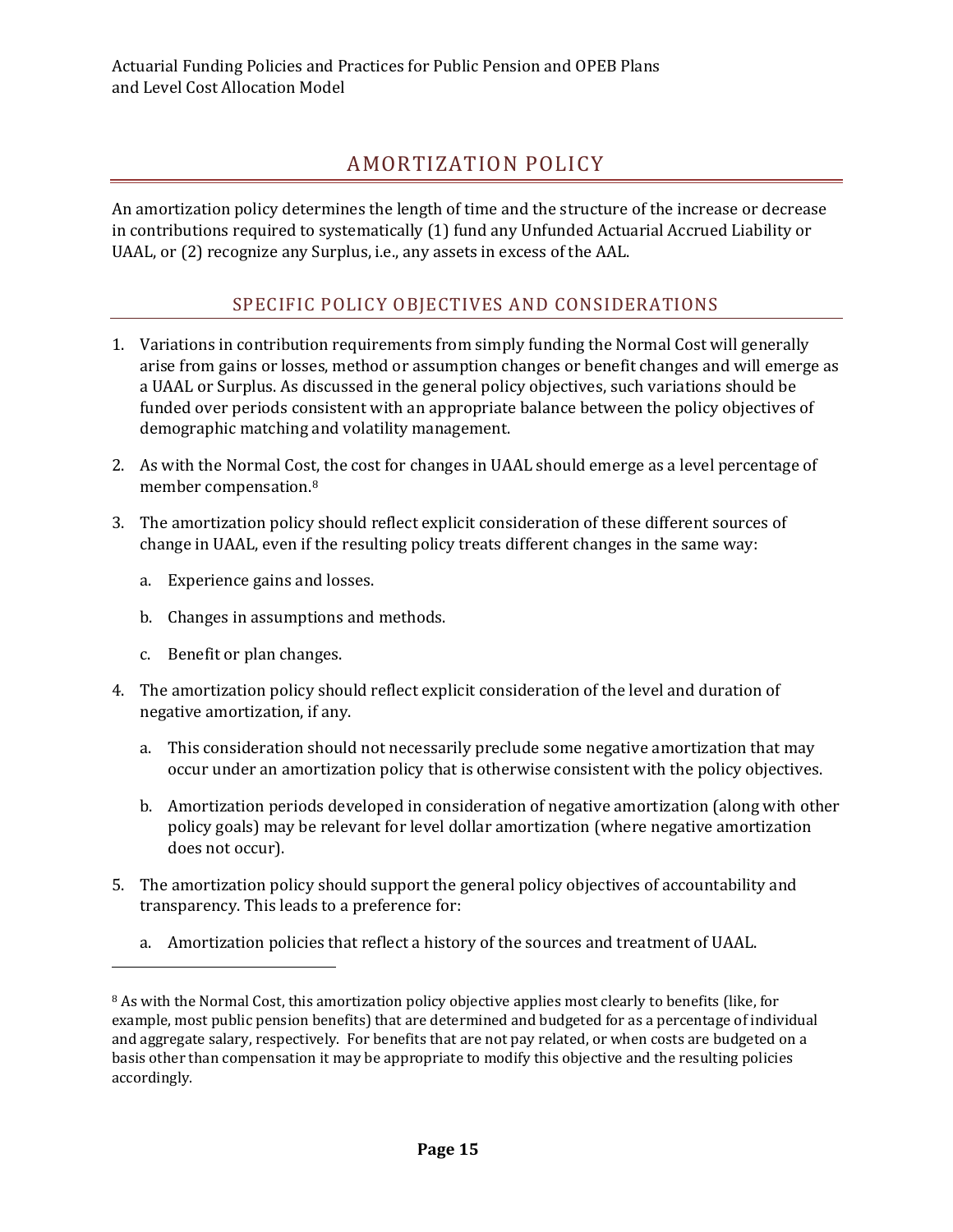- b. Amortization policies that provide for a full amortization date for UAAL.
	- i. Note that this objective is also consistent with the demographic matching aspect of general policy objective 2.
- 6. The amortization of Surplus requires special consideration, consistent with general policy objective 5 (nature of public plan governance).

#### DISCUSSION

- 1. General preference for level percentage of pay amortization.
	- a. Consistent with policy objectives and with the Normal Cost under the model Actuarial Cost Method.
	- b. This discussion of amortization periods presumes level percentage amortization; level dollar amortization will be discussed separately as an alternative to level percentage amortization.
- 2. General preference for multiple, fixed amortization layers.
	- a. Fixed period amortization is clearly better for accountability, since UAAL is funded as of a date certain.
	- b. Single layer, fixed period amortization is not a stable policy, since period must be restarted when remaining period gets too short.
	- c. Multiple layer amortization is also more transparent, since it tracks the UAAL by source.
	- d. Discussion of periods will assume multiple, fixed amortization and then revisit the use of rolling periods to manage volatility.
- 3. For gains and losses, balancing demographic matching and volatility control leads to an ideal amortization period range of 15 to 20 years.
	- a. Lesson learned from the 1990s is that less than 15 years gives too little "volatility control", especially for gains.
		- i. Short amortization of gains led to partial contribution holidays (contributions less than Normal Cost) and even full contribution holidays (no contribution required).
		- ii. This is inconsistent with general policy objective 5, in that it led to insufficient budgeting for ongoing pension costs and to pressure for benefit increases.
	- b. Longer than 20 years becomes difficult to reconcile with demographic matching, the intergenerational aspect of interperiod equity described in general policy objective 2.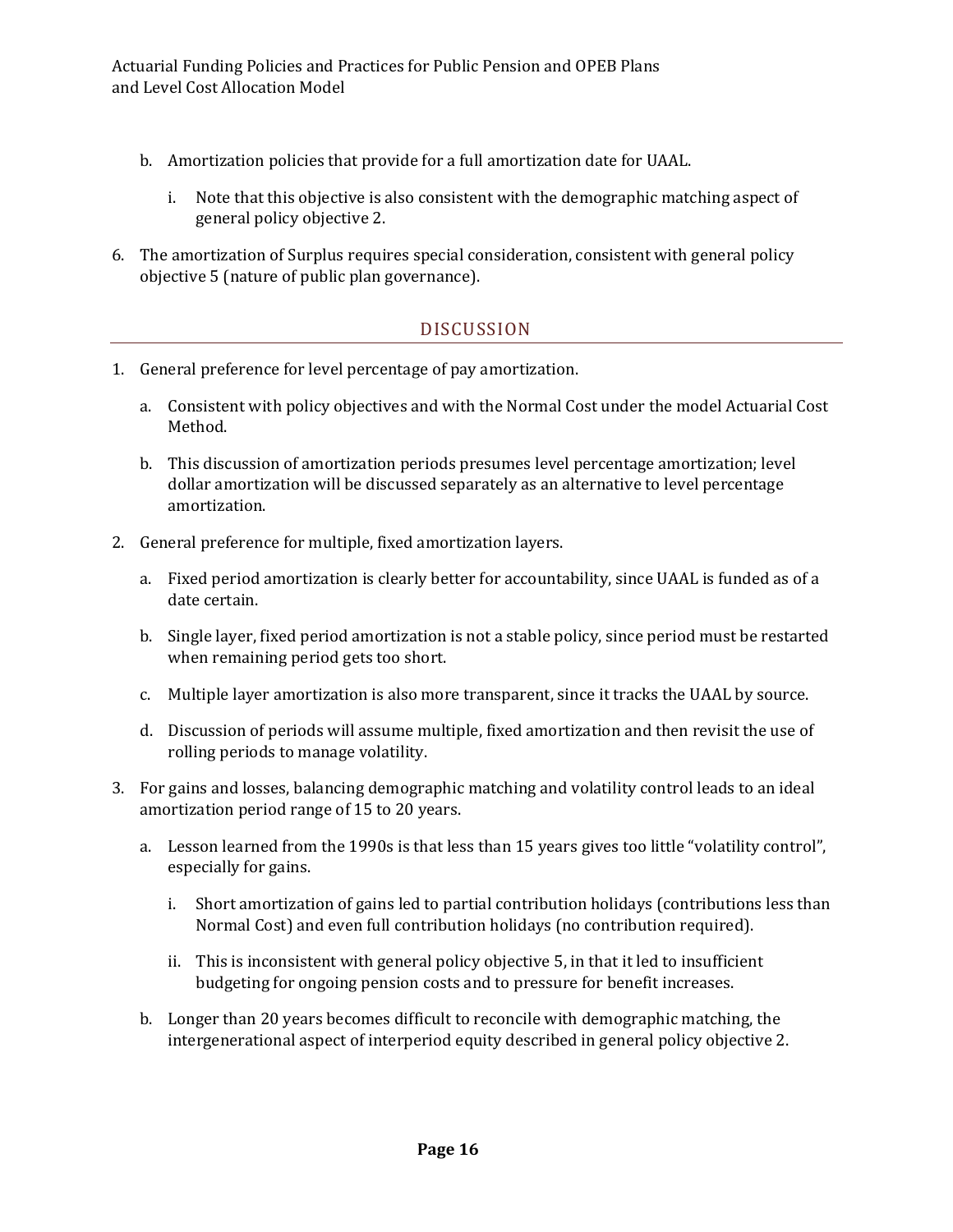- i. Substantially longer than either average future service for actives or average life expectancy for retirees.
- c. Longer than 20 years also entails negative amortization (which starts at around 16 to 18 years for most combinations of assumptions).
	- i. Here negative amortization is an indicator for not enough demographic matching but based on economic rather than demographic assumptions.
	- ii. Observed consistency between the period of onset of negative amortization and the periods related to member demographics.
- d. Two case studies: CalPERS and GASB.
	- i. CalPERS 2005 analysis focused on volatility management. Resulting funding policy uses exceptionally long periods for gain and loss amortization (as well as for asset smoothing).
	- ii. GASB Statements 67 and 68 focus on demographic matching. Resulting expensing policy uses very short recognition periods.
	- iii. Our general policy objectives indicate a balance between these two extremes.
- 4. For assumption changes, a case can be made for longer amortization than for gain/loss, since liabilities are remeasured to anticipate multiple years of future gains or losses.
	- a. A similar or even stronger case could be made for changing cost method (such as from Projected Unit Credit to Entry Age), or for the initial liability for a newly funded OPEB plan.
	- b. However longer than 25 years entails substantial (arguably too much) negative amortization.
- 5. For plan amendments, volatility management is not an issue, only demographic matching.
	- a. Use actual remaining active future service or retiree life expectancy.
	- b. Could use up to  $15$  years as an approximation.

<u> 1989 - Johann Stein, fransk politik (d. 1989)</u>

- i. Any period that would entail negative amortization is inconsistent with general policy goals 2 (demographic matching) and 5 (nature of public plan governance).
- c. For Early Retirement Incentive Programs use a period corresponding to the period of economic savings to the employer.
	- i. Shorter than other plan amendments, typically around five years.<sup>9</sup>

<sup>&</sup>lt;sup>9</sup> For example, a Government Finance Officers Association (GFOA) 2004 recommended practice states that "the incremental costs of an early retirement incentive program should be amortized over a short-term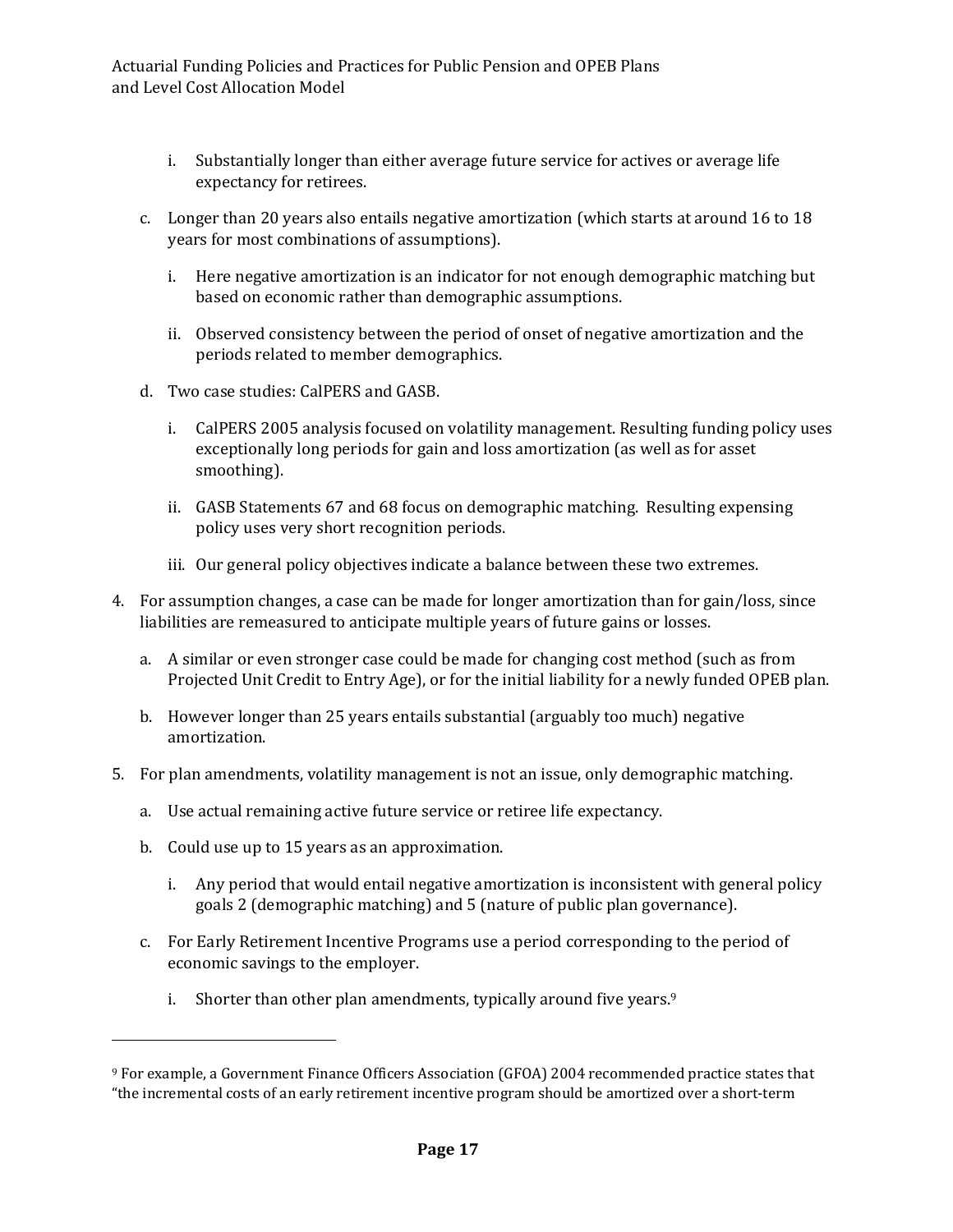- 6. For Surplus, similar to short amortization of gains, the lesson from the 1990s is that short amortization of surplus leads to partial or full contribution holidays (contributions less than Normal Cost, or even zero.)
	- a. Inconsistent with general policy objective 5, led to insufficient budgeting for ongoing pension costs and to pressure for benefit increases.
	- b. General consensus that this is not good public policy.
		- i. See for example Recommendation 7 by 2007 Governor's Commission, and also CalPERS 2005 funding policy.
	- c. Because of both the ongoing nature of the Normal Cost and the nature of public plan governance, amortization of UAAL and Surplus should not be symmetrical.
		- i. Amortize Surplus over a period longer than would be acceptable for UAAL.
		- ii. Such an asymmetric policy would reduce the magnitude and/or likelihood of partial or full contribution holidays.
	- d. Note that long amortization of Surplus does not preclude other approaches to Surplus management that are beyond the scope of this discussion.
		- i. Treating some level of Surplus as a non-valuation asset.
		- ii. Changing asset allocation to reflect Surplus condition.
	- e. Recent changes to California law require that contributions to most California public pension plans be no less than the Normal Cost.
- 7. Separate Surplus related issue: When plan first goes into Surplus, should existing UAAL amortization layers be maintain or eliminated?
	- a. Could maintain amortization layers and have minimum contribution of Normal Cost less 30 year amortization of Surplus.
	- b. However, maintaining layers can result in net amortization charge even though overall plan is in Surplus.
	- c. Alternative is to restart amortization.
		- i. In effect, 30 year rolling amortization of current and future Surpluses.
		- ii. Restart amortization layers when plan next has a UAAL.

<u> 1989 - Andrea Santa Andrea Andrea Andrea Andrea Andrea Andrea Andrea Andrea Andrea Andrea Andrea Andrea Andr</u>

payback period, such as three to five years. This payback period should match the period in which the savings are realized."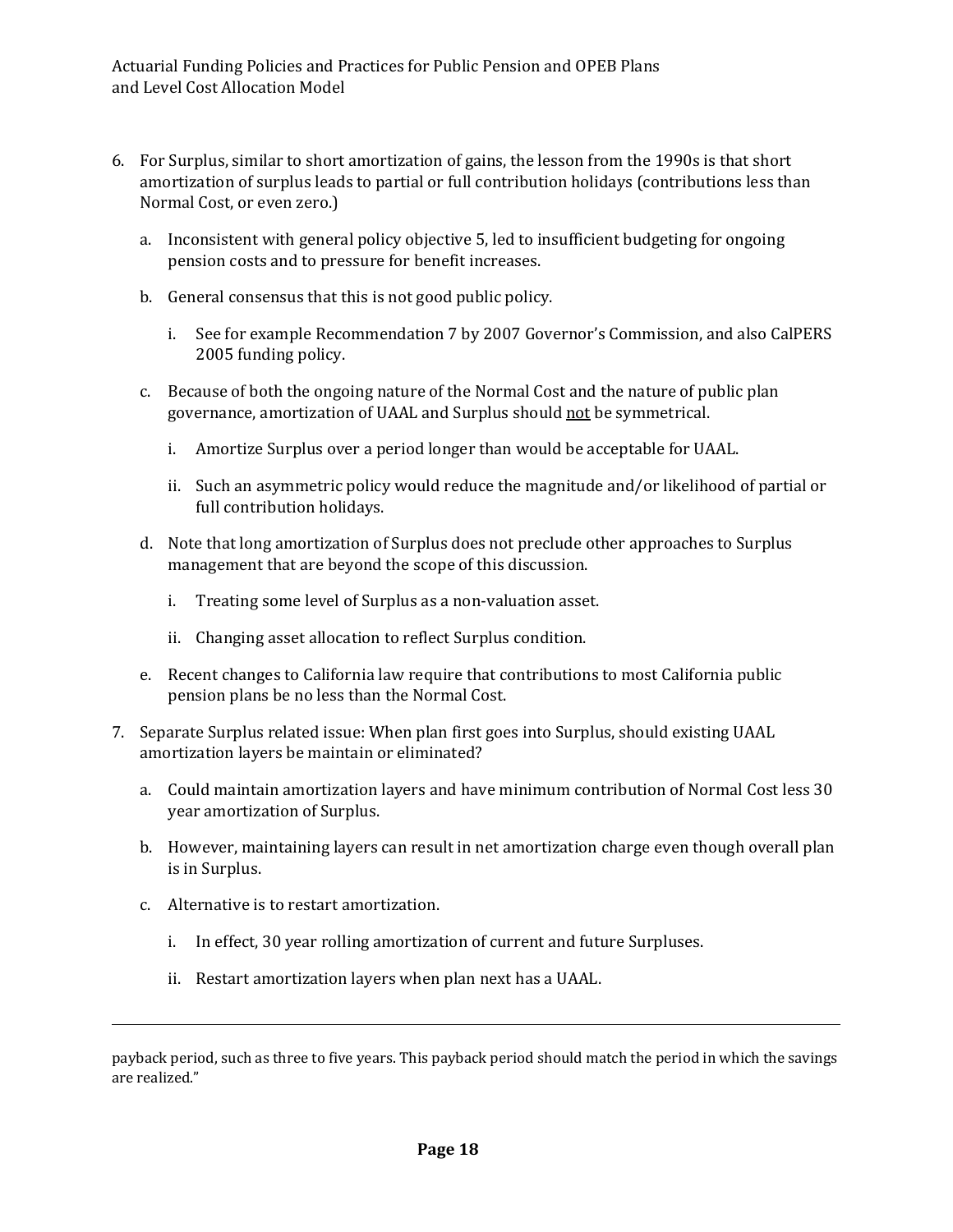- 8. Level dollar amortization: fundamentally different from level percent of pay amortization.
	- a. No level dollar amortization period is exactly equivalent to a level percent period.
	- b. Plan and/or sponsor circumstances could determine appropriateness of level dollar method.
		- i. Level dollar could be appropriate for plans where benefits are not pay related.
		- ii. Could be appropriate for sponsors and plans that are particularly averse to future cost increases, e.g., utilities setting rates for current rate payers.
		- iii. Could be appropriate for sponsors and plans that want an extra measure of conservatism or protection against low or no future payroll growth.
		- iv. Could be useful as a step in developing amortization payments in proportion to some basis other than payroll.
- 9. Multiple, fixed period layers vs. single, rolling period layer for gains and losses.
	- a. Multiple, fixed amortization periods for each year's gain or loss ensures that all gains and losses are funded by a known date. Consistent with accountability and with demographic matching.
	- b. A single rolling smoothing period avoids tail volatility where contributions are volatile not only when gains and losses occur but also when each year's gain or loss is fully amortized. Consistent with volatility management.
	- c. With fixed, separate smoothing periods, tail volatility can be controlled by limited active management of the amortization layers, including combining consecutive gain and loss layers as necessary to reduce tail volatility.
		- i. As with asset smoothing, active management should be used to manage the pattern of future UAAL funding and not to accomplish a short-term manipulation of contributions.
		- ii. In particular the net remaining amortization period should be relatively unaffected by any combination of offsetting UAAL amortization layers.
		- iii. The use of active management of the amortization layers may add complexity to the application of the policy and may reduce transparency.
- 10. Plans with an unfunded liability should consider actions to achieve a minimum net amortization charge that is not less than the payment required under a single 25 year amortization layer. This may be accomplished through active management of the amortization layers or through other means.
- 11. Rolling amortization periods for a single layer for gains and losses or for the entire UAAL.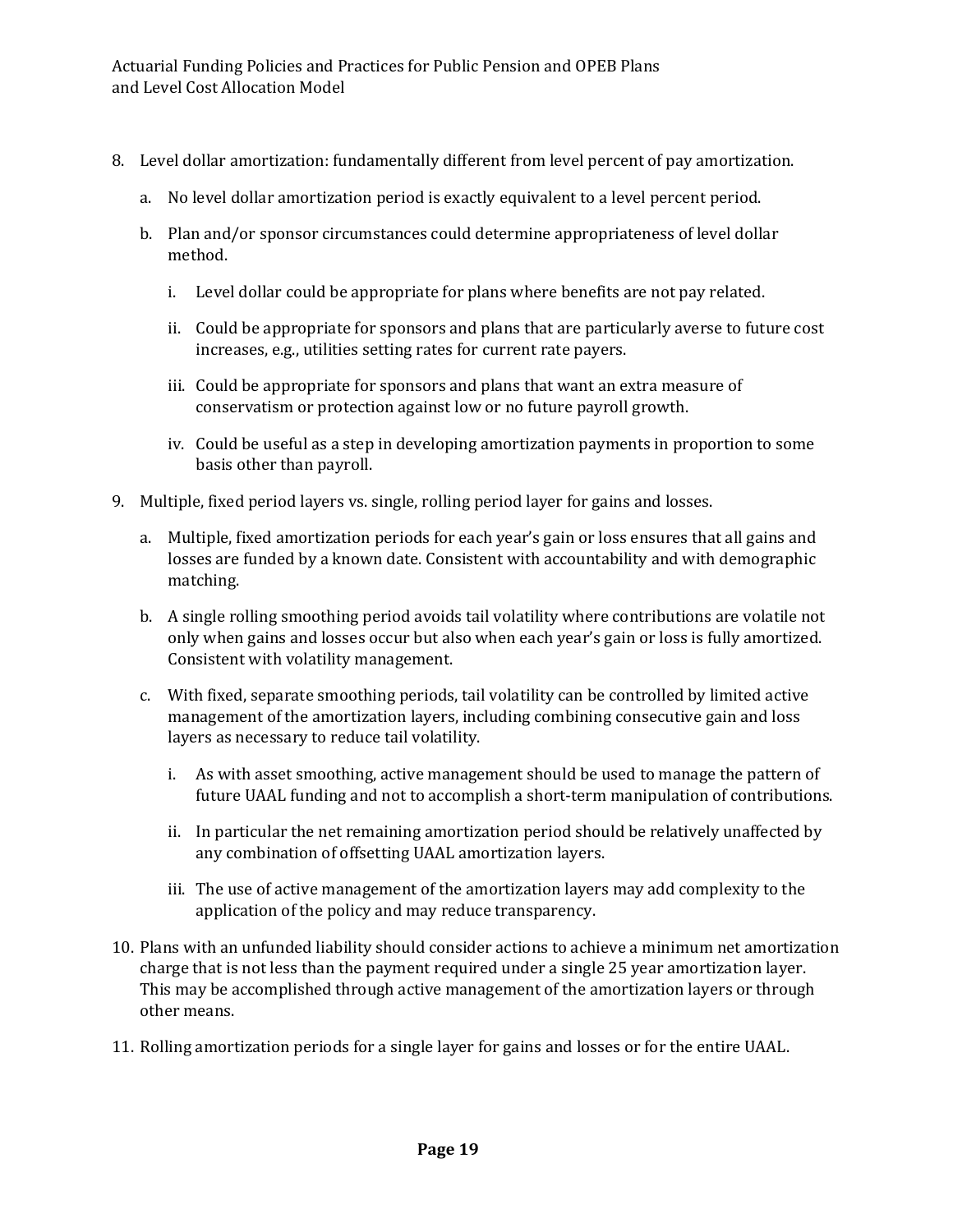- a. Similar to level dollar, acknowledge that rolling amortization is fundamentally different from fixed period amortization.
- b. An argument can be made for rolling amortization of gains and losses if assumptions are believed to be unbiased so that gains or losses will offset each other.
- c. Weaker argument for rolling amortization for assumption changes (especially if consistently in a single direction, such as mortality assumption adjustments or recent investment earnings assumption changes), and for gains and losses in the presence of biased assumptions.
- d. Substantially weaker argument for benefit changes, since harder to achieve accountability and transparency objectives.
- e. Especially for (c) and (d), must affirmatively show that funding objectives will be achieved, without substantial violation of intergenerational equity.
- f. Specific exception for rolling, lengthy amortization of Surplus, since as described earlier helps meet general policy objective 5.
- 12. Choice of appropriate amortization period for non-model practices (level dollar and/or rolling amortization) requires additional analysis to evaluate whether general policy objectives are met, including projections of contributions and funded status.
	- a. Level dollar is generally faster than level percent of pay, so longer periods may be reasonable.
	- b. Rolling amortization is generally slower that fixed period amortization, so shorter periods may be required.
	- c. To evaluate appropriateness of amortization period under alternative practices, compare projections of contributions and funded status under model practice (i.e. level percentage of pay, layered amortization) using acceptable periods with alternative practices and periods.
		- i. Policies could be considered substantially equivalent under alternative practices and periods if projections in future years show expected contributions and funded status remain within reasonable range of results using acceptable policies under model practice.
		- ii. For rolling amortization, policy objective 2 (demographic matching) may require shorter amortization periods, resulting is substantial reductions in volatility management (contrary to policy objective 3).
		- iii. Rolling amortization of entire UAAL implicitly amortizes plan amendments over a rolling period, which is arguably inconsistent with policy objectives 2 (demographic matching), 4 (accountability) and 5 (governance issues).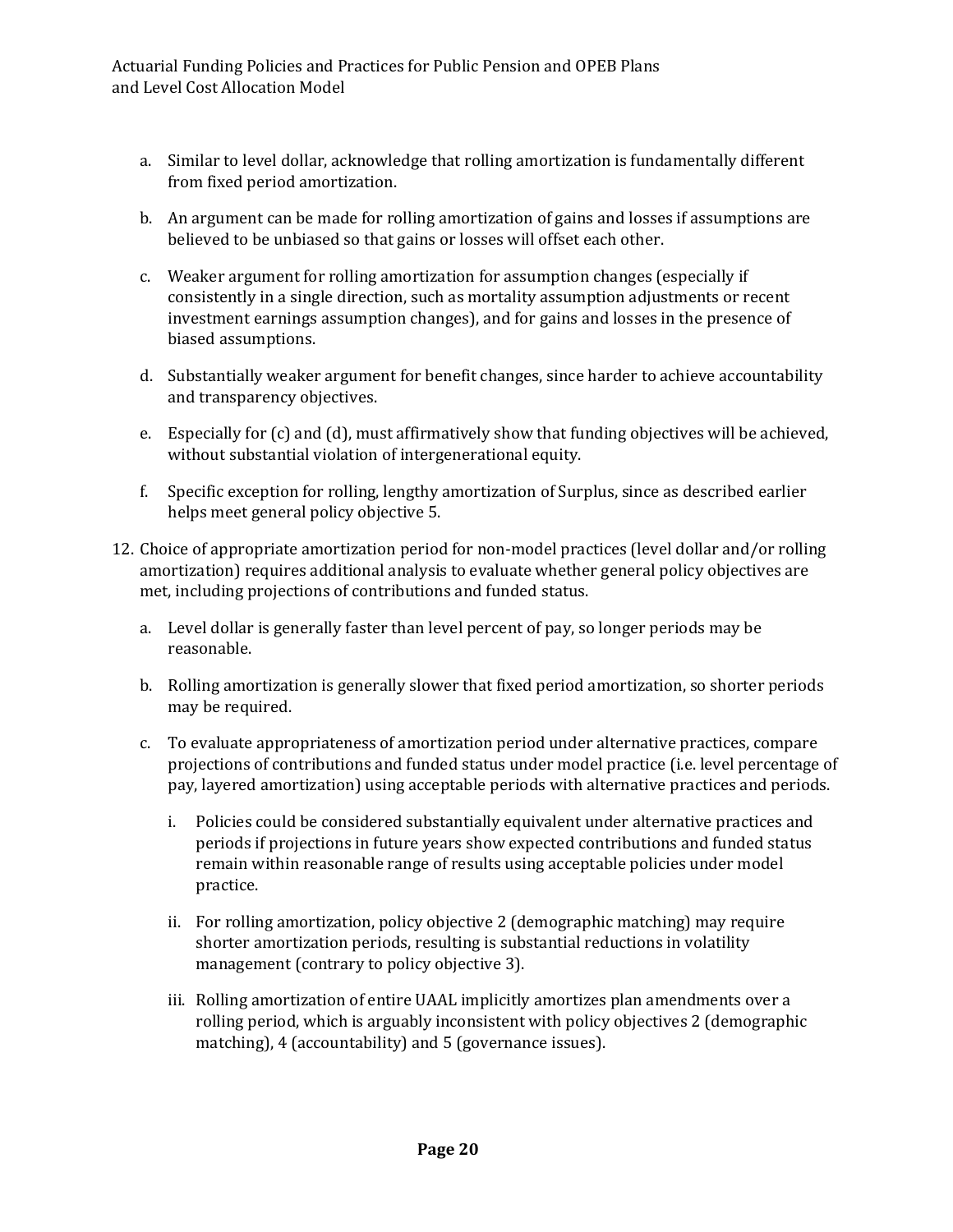#### PRACTICES

Based on the above discussion, and consistent with the policy objectives, amortization methods and parameters are categorized as follows:

#### MODEL PRACTICE

- Layered fixed period amortization by source of UAAL.
- Level percent of pay amortization.
- Amortization periods:

| Source                                     | <b>Period</b>            |
|--------------------------------------------|--------------------------|
| <b>Active Plan Amendments</b>              | Demographic, or up to 15 |
| Inactive Plan Amendments                   | Demographic, or up to 15 |
| <b>Experience Gain/Loss</b>                | 15 to 20                 |
| Assumption or Method Changes <sup>10</sup> | 15 to 25                 |
| Early Retirement Incentives                | 5 or less                |

- 30 year amortization of surplus (for plans with ongoing Normal Cost and/or plan expenses.)
	- $\circ$  Eliminate all prior UAAL layers upon going into Surplus.
- Combine gain/loss (and other) layers or restart amortization only to avoid tail volatility.
	- o Combining layers should result in substantially the same current amortization payment.
	- o Avoid using restart of amortization to achieve de facto rolling amortization.
	- o Restart amortization layers when moving from Surplus to UAAL condition.
- Additional analysis, such as solvency projections, is likely to be appropriate for closed plans.

#### **ACCEPTABLE PRACTICES**

• Level dollar fixed period layered amortization by source of UAAL, using the same model amortization periods as above.

<u> 1989 - Johann Stein, fransk politik (d. 1989)</u>

 $10$  Method change includes the initial liability for a newly funded plan.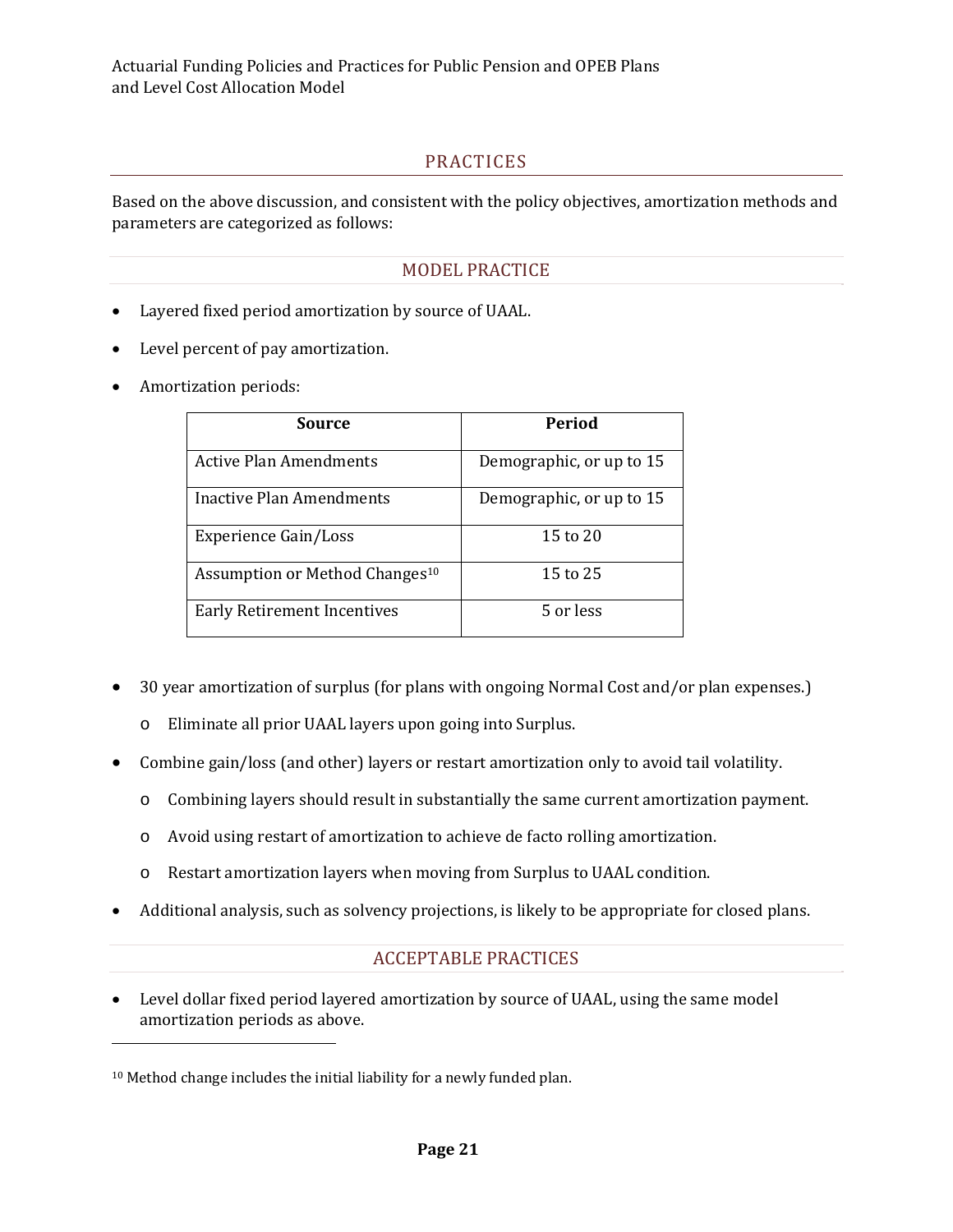- o Ideally, with some rationale given if used with pay related benefits.
- Rolling amortization of a single combined gain/loss layer with an amortization period that does not entail any negative amortization
	- o With model periods for other sources of UAAL.
	- o Use separate, fixed period layers for extraordinary gain or loss events.

#### ACCEPTABLE PRACTICES, WITH CONDITIONS

- Up to 25 year layered fixed period amortization by source, for all sources of UAAL.
	- o Ideally with some rationale given for using periods outside the model ranges.
- $\bullet$  Up to 20 year rolling amortization of a single combined gain/loss layer.
- Rolling/open amortization of entire UAAL as a single combined layer exclusive of plan amendments, where the amortization period:
	- o Does not entail any negative amortization and
	- $\circ$  Can be shown to meet the general policy objectives, particularly policy objective 4.
- 30 year fixed amortization of change in funding method (e.g. from PUC to Entry Age) or initial liability for a newly funded plan.
	- o Ideally with some rationale given for using periods outside the model ranges.

#### NON-RECOMMENDED PRACTICES

- Fixed period amortization of the entire UAAL as a single combined layer, with periodic reamortization over a new starting amortization period.
- Layered fixed period amortization by source of UAAL over longer than 25 years.
- Rolling/open amortization over longer than 20 years of a single combined gain/loss layer.
- Rolling/open amortization of entire UAAL as a single combined layer (exclusive of plan amendments) where the amortization period entails negative amortization.
- Rolling/open amortization of entire UAAL as a single combined layer (including plan amendments.)

#### UNACCEPTABLE PRACTICES

• Layered fixed period amortization by source of UAAL over longer than 30 years.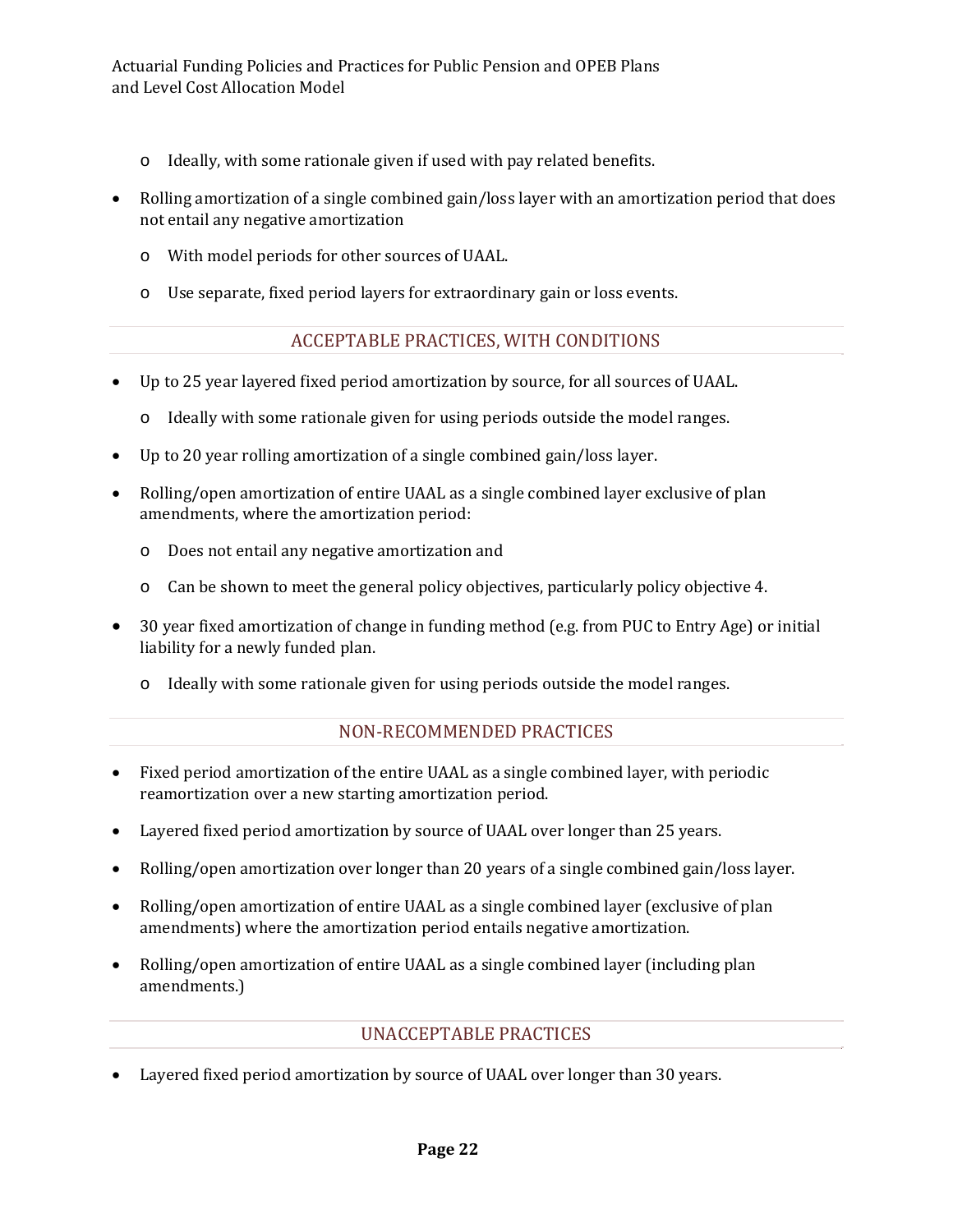- Rolling/open amortization over longer than 25 years of a single combined gain/loss layer.
- Rolling/open amortization over longer than 20 years of the entire UAAL as a single combined layer.

### DIRECT RATE SMOOTHING

An actuarial funding policy can include some form of direct rate smoothing, where the contribution rates that result from applying the three principal elements of funding policy are then directly modified. Two types of direct rate smoothing policies that are known to be in current practice were evaluated for this development:

- 1. Phase-in of certain extraordinary changes in contribution rates, e.g., phasing-in the effect of assumption changes element over a three year period.
- 2. Contribution collar where contribution rate changes are limited to a specified amount or percentage from year to year.

#### DISCUSSION

- 1. Contribution rate phase-in can be an effective and reasonable way to address the contribution rate impact of assumption changes.
	- a. The phase-in period should be no longer than the time period until the next review of assumptions (experience analysis).
	- b. The plan and its sponsors should be clearly aware of the additional time value of money cost of the phase-in, due to the plan receiving less than the actuarially determined contributions during the phase-in.
	- c. Note that the phase-in of the contribution rate impact of an assumption change is clearly preferable to phasing in the assumption change itself. While a detailed discussion is outside the scope of this discussion, phasing in an assumption change may be difficult to reconcile with the governing actuarial standards of practice.
- 2. Contribution collars have the policy drawback that the collar parameters arbitrarily override the contribution results produced by the other funding policy parameters (including asset smoothing), each of which has a well-developed rationale.
	- a. If contribution collars are used they should be supported by analysis and projections to show the effect on future funded status and future policy based contribution requirements (prior to the application of the contribution collar).
	- b. There may also need to be a mechanism to ensure adequate funding following extraordinary actuarial losses.